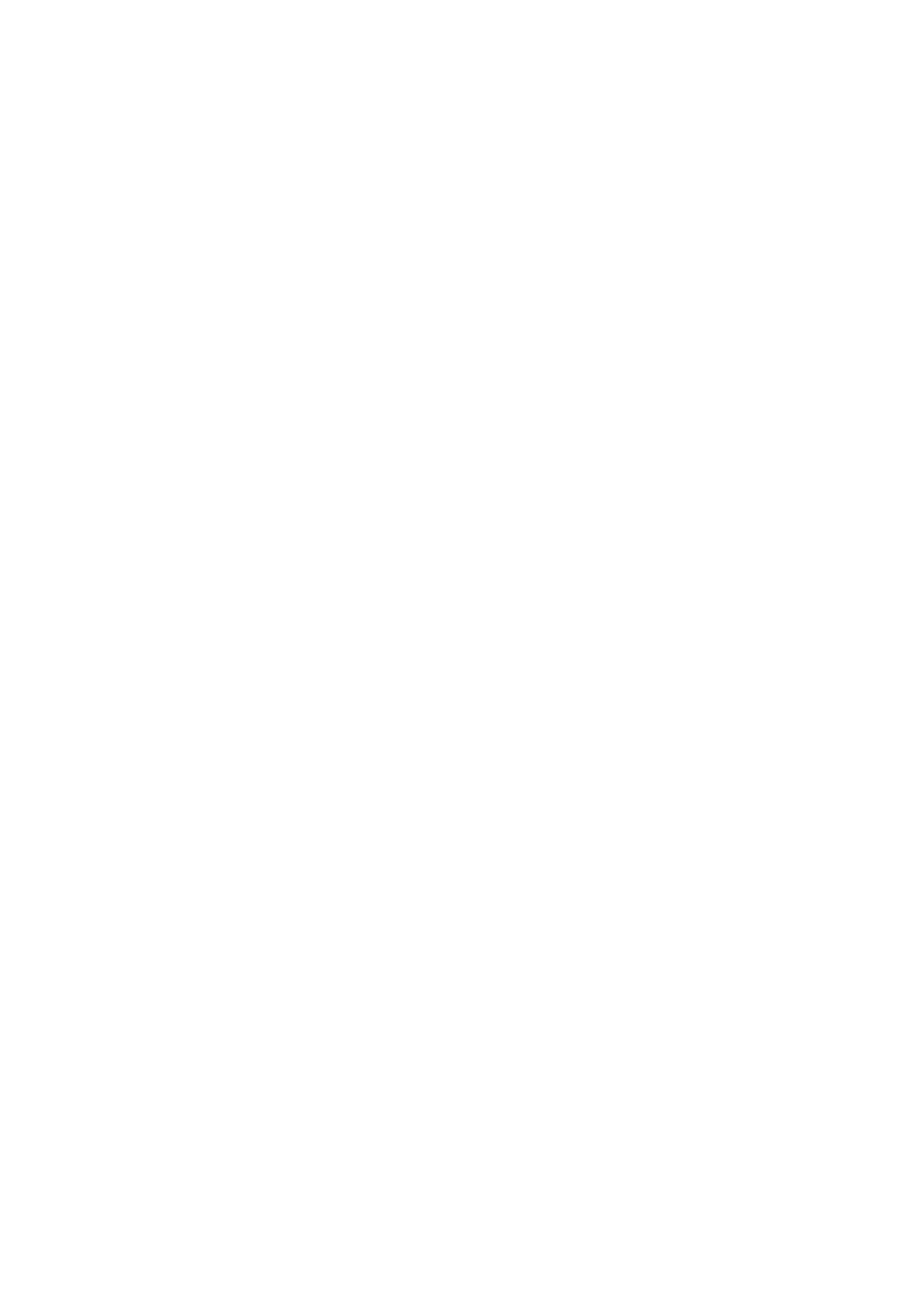**DATED 2018**

**(1) CENTRAL BEDFORDSHIRE COUNCIL**

**(2) BEDFORD BOROUGH COUNCIL**

**(3) MILLBROOK POWER LIMITED**

**(4) O&H Q7 LIMITED**

**(5) FOREST OF MARSTON VALE TRUST**

**DEED OF DEVELOPMENT CONSENT OBLIGATIONS**

**pursuant to Section 106 of the Town and Country Planning Act 1990 (as amended) relating to the Millbrook Power Project in Central Bedfordshire**

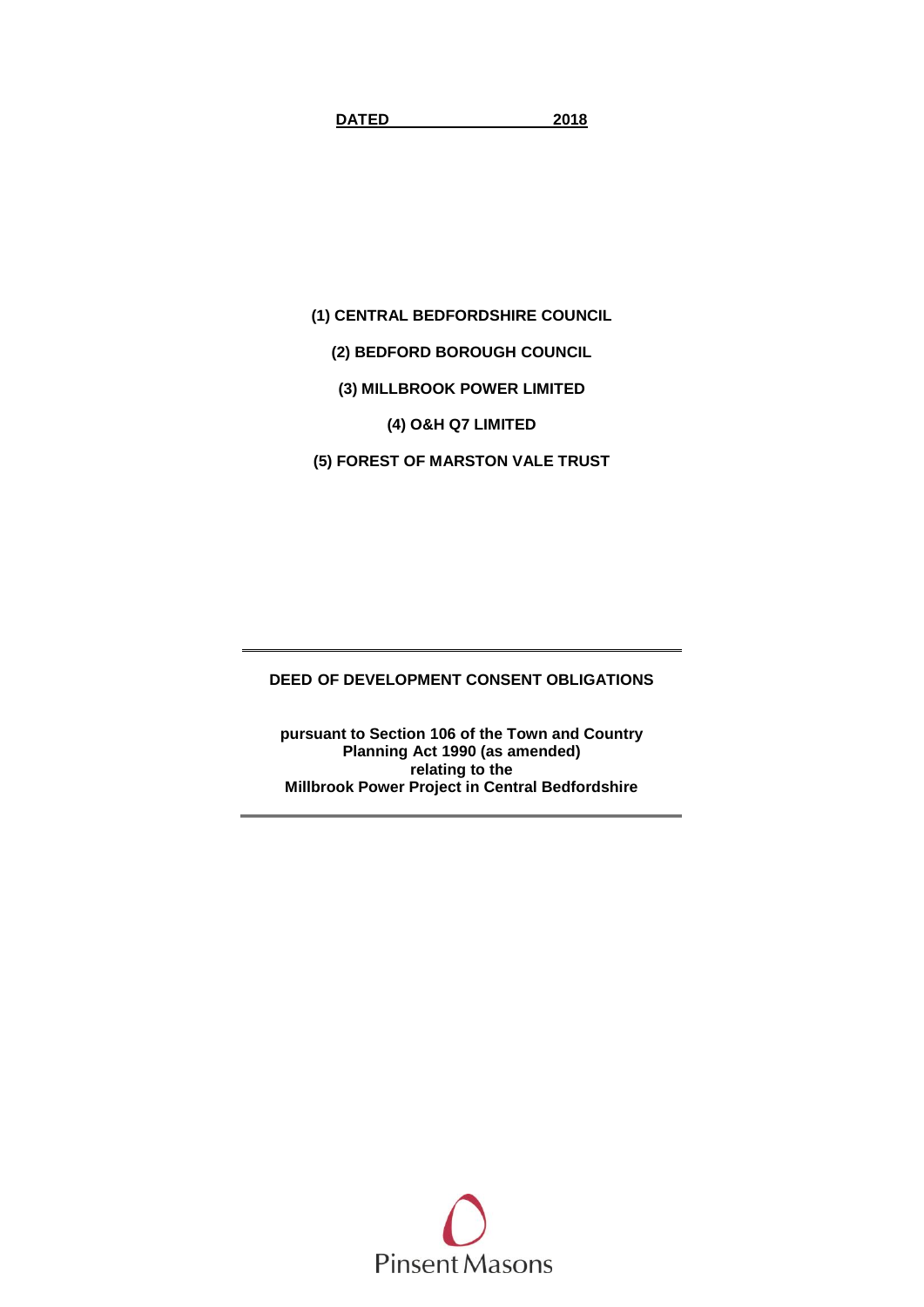#### **THIS DEED** is made on 2018

#### **BETWEEN:**

- (1) **CENTRAL BEDFORDSHIRE COUNCIL** of Priory House, Monks Walk, Chicksands, Shefford, Bedfordshire SG17 5TQ ("**CBC**");
- (2) **BEDFORD BOROUGH COUNCIL** of Borough Hall, Cauldwell St, Bedford MK42 9AP ("**BBC**");
- (3) **MILLBROOK POWER LIMITED** whose registered office is at Drax Power Station, Drax, Selby, North Yorkshire, YO8 8PH (company number 08920458) (the "**Developer**");
- (4) **O&H Q7 LIMITED** whose registered office is at 25-28 Old Burlington Street, London, W1S 3AN (company number 05277165) (the "**Landowner**"); and
- (5) **FOREST OF MARSTON VALE TRUST** (registered charity number 1069229) of The Forest Centre, Station Road, Marston Moretaine, Bedford MK43 0PR (the "**Forest of Marston Vale Trust**");

#### **WHEREAS:**

- (A) CBC is the local planning authority for the area in which the Site is situated and is the enforcing authority for the purposes of section 106 of the 1990 Act.
- (B) Given the Site is located close to the administrative boundary of CBC and BBC, it is considered appropriate for BBC to be a party to this Deed so that it can take the benefit of the obligations relating to the Education Scheme and the Local Employment Scheme contained in [Schedule](#page-14-0) 1 and [Schedule](#page-15-0) 2.
- (C) The Landowner is the freehold owner of the Site registered at the Land Registry under title number BD209604.
- (D) The Developer has the benefit of an option to purchase the Site.
- (E) The Forest of Marston Vale Trust is responsible for creating and managing the Forest of Marston Vale.
- (F) On 23 October 2017 the Developer submitted the Application to the Secretary of State for development consent to construct and operate the Project. The Application was accepted for examination by the Secretary of State on 20 November 2017.
- (G) It is intended that the Developer will be the undertaker for the purposes of the Development Consent Order and the Developer intends to construct and operate the Project as authorised by the Development Consent Order (excluding those parts of the Project that will be constructed and operated by NGET and NGG).
- (H) The Councils, the Forest of Marston Vale Trust, the Developer and the Owner have agreed to enter into this Deed as a development consent obligation under the 1990 Act in order to secure the planning obligations contained in this Deed which are necessary to mitigate the impacts of the Project and to make the Project acceptable in planning terms.

#### <span id="page-3-0"></span>1. **DEFINITIONS AND INTERPRETATION**

1.1 Where in this Deed the following defined terms and expressions are used they shall have the following respective meanings unless otherwise stated:

#### "**1990 Act**"

means the Town and Country Planning Act 1990 (as amended);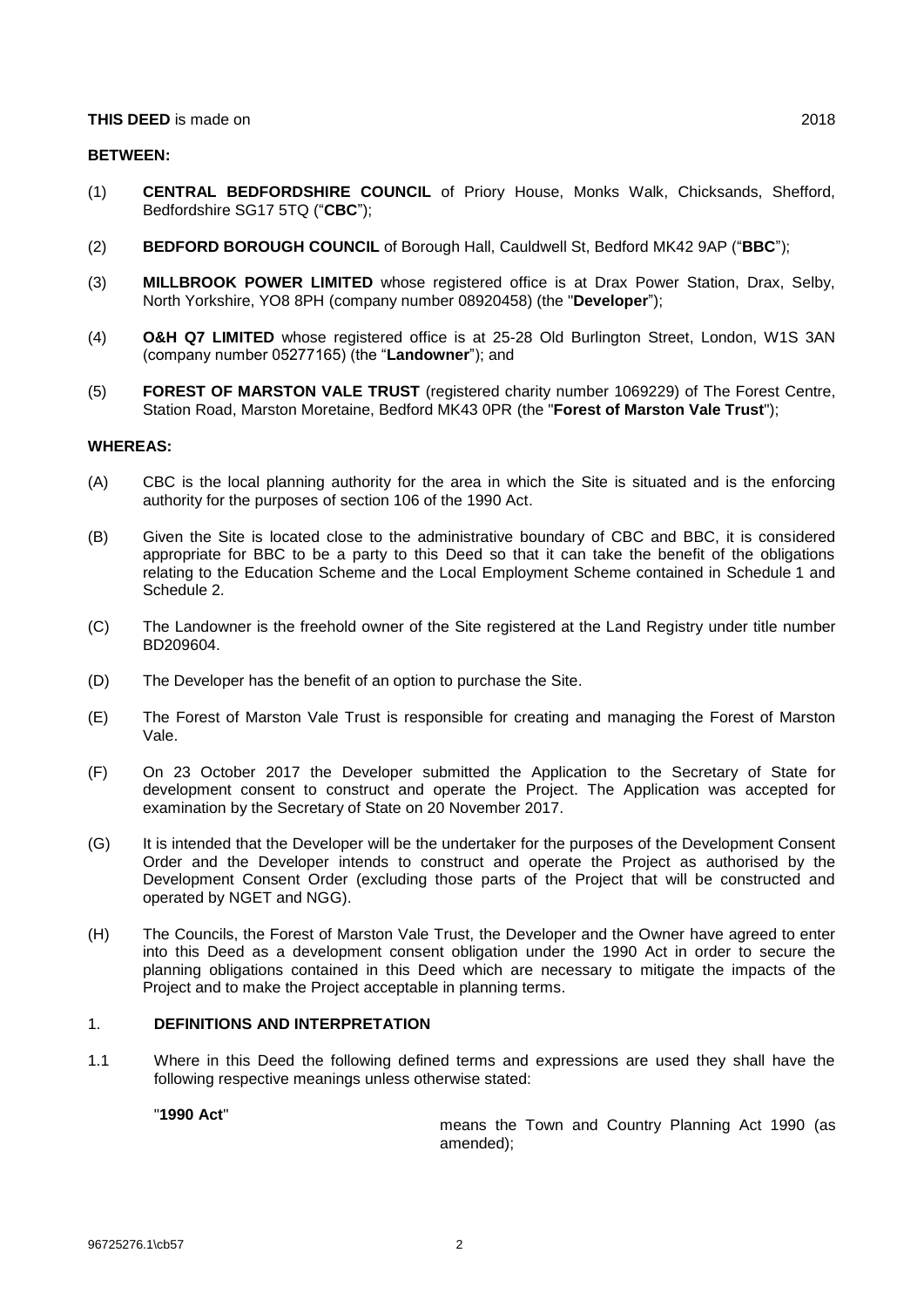| "2008 Act"                    | means the Planning Act 2008 (as amended);                                                                                                                                                                                                                                                                                                                                                                                               |
|-------------------------------|-----------------------------------------------------------------------------------------------------------------------------------------------------------------------------------------------------------------------------------------------------------------------------------------------------------------------------------------------------------------------------------------------------------------------------------------|
| "Application"                 | means the application for a development consent order<br>under section 37 of the Planning Act 2008 in relation to<br>the Project and submitted to the Secretary of State on 23<br>October 2017 and given reference number EN010068;                                                                                                                                                                                                     |
| "Built Area"                  | means the area of land, in Ha, to be developed for<br>numbered works 1A, 1B, 1C, 1D (except for 1D(g)), 2A,<br>3A (except for $3A(f)$ ), 5 (except for $5(d)$ ) and $6(a)$ of the<br>Project, such area to be calculated from the details<br>approved under requirement 2(4) of the Development<br>Consent Order;                                                                                                                       |
| "Commence"                    | same meaning as in Article 2 of the<br>has the<br>Development<br>Consent<br>Order<br>and<br>the<br>words<br>"Commencement" and "Commenced" and cognate<br>expressions are to be construed accordingly;                                                                                                                                                                                                                                  |
| "Construction Period"         | means the period from Commencement until the Date of<br>Final Commissioning (inclusive);                                                                                                                                                                                                                                                                                                                                                |
| "Councils"                    | means CBC and BBC;                                                                                                                                                                                                                                                                                                                                                                                                                      |
| "Covanta S106 Agreement"      | means the deed dated 8 July 2011 and made between<br>(1) BBC (2) CBC (3) the Landowner (4) Covanta Energy<br>Limited and (5) and Covanta Rookery South Limited<br>relating to the Rookery South (Resource Recover<br>Facility) Order 2011 (SI 2013 No. 680) as varied by the<br>deed dated 11 March 2013 and made between (1) BBC<br>(2) CBC (3) the Landowner (4) Covanta Energy Limited<br>and (5) and Covanta Rookery South Limited; |
| "Date of Final Commissioning" | has the same meaning as defined Article 2 of the<br>Development Consent Order;                                                                                                                                                                                                                                                                                                                                                          |
| "Deed"                        | means this deed made under section 106 of the 1990 Act<br>and all other powers enabling;                                                                                                                                                                                                                                                                                                                                                |
| "Development Consent Order"   | means the development consent order to be made<br>pursuant to the Application;                                                                                                                                                                                                                                                                                                                                                          |
| "Education Scheme"            | means a programme of visits to schools located within<br>the administrative areas of CBC and BBC to be made by<br>the Developer which will be used to explain the Project<br>and how such a facility fits within the provision of energy<br>for the United Kingdom;                                                                                                                                                                     |
| "EPC Contracts"               | means the main contracts for the design, engineering,<br>procurement, construction,<br>installation,<br>completion,<br>commissioning and testing of the Project;                                                                                                                                                                                                                                                                        |
| "Expert"                      | means the expert appointed by any of the Parties<br>pursuant to Clause 20;                                                                                                                                                                                                                                                                                                                                                              |
| "Forest of Marston Vale"      | means the community forest shown for the purposes of<br>identification only outlined in blue on Plan 2;                                                                                                                                                                                                                                                                                                                                 |
| "Forest of Marston Vale Plan" | means the Forest Plan 2000 which sets out the strategic<br>framework and guidance for creating the Forest of                                                                                                                                                                                                                                                                                                                            |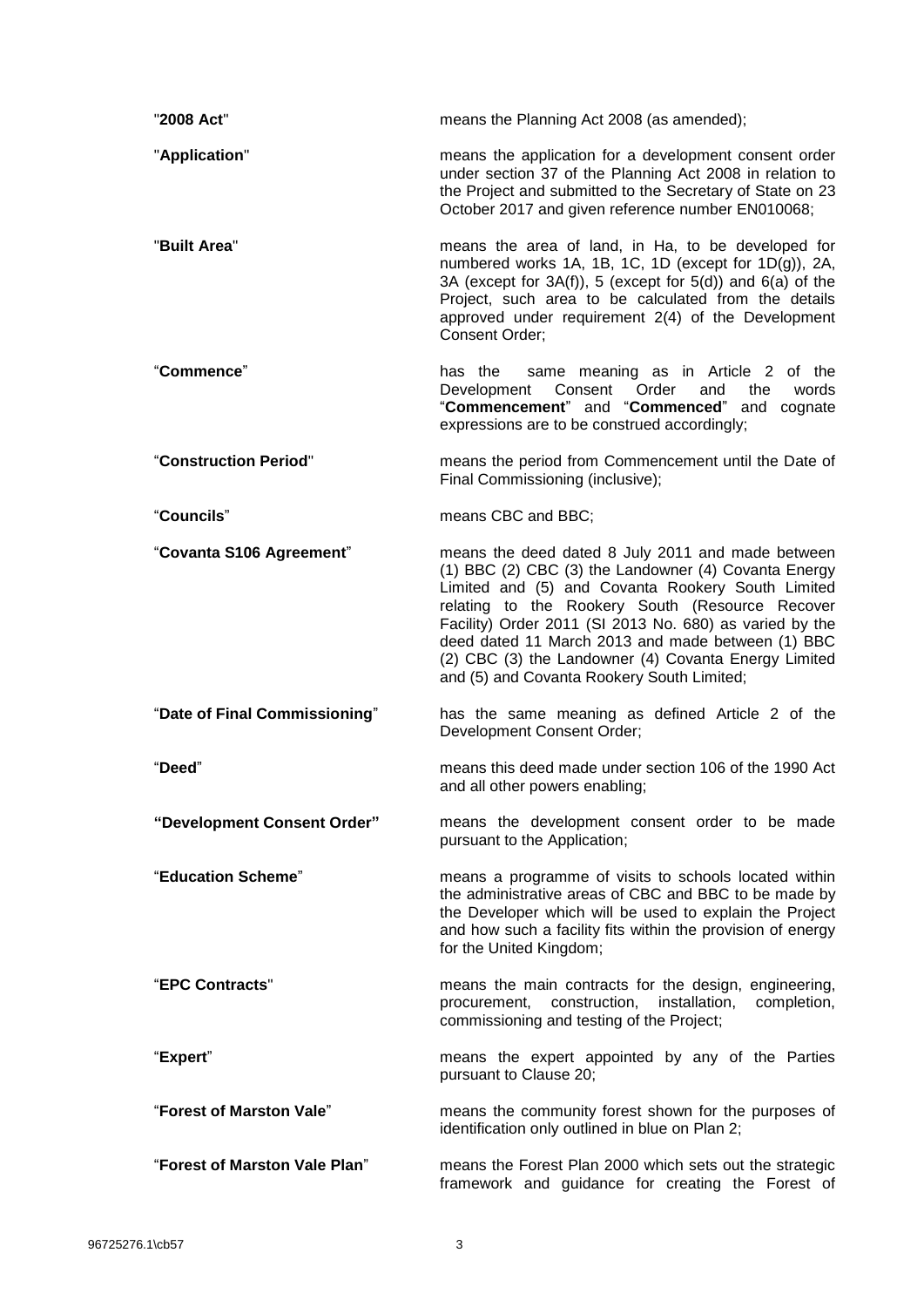Marston Vale the relevant extracts of which are appended to this Deed at [Schedule](#page-18-0) 4;

"**Forest of Marston Vale Tree Planting**"

"**Landscape and Ecological Mitigation and Management Strategy**"

means the provision of tree planting within the Site that equates to tree coverage over a land area equivalent to 39% of the Built Area;

"**Ha**" means hectare;

"**Interest Rate**" means 2% above the Bank of England base rate applicable at the date the relevant payment is due;

**"Index Linked"** means increased by an amount equivalent to the increase in the Retail Price Index published by the Office of National Statistics in England from the date of this Deed to the latest Index available (whether provisional or final) on the date on which the sum is payable;

> means the written strategy of that name to be submitted for approval by the Developer to CBC pursuant to requirement 3 of the Development Consent Order;

"**Local Employment Scheme**" means a scheme setting out the details and mechanisms for securing the use of local labour contractors goods and services during the Construction Period and Operational Period of the Project including:

- (a) the measures that the Developer will take in order to ensure that opportunities for local organisations to bid for contracts during the Construction Period are advertised locally;
- (b) the measures that the Developer will take in order to ensure that opportunities for local organisations to bid for contracts during the Operational Period of the Project (for example for maintenance, waste, cleaning or security services) are advertised locally;
- (c) a requirement for the Developer to notify the Councils when the procurement process for any construction contracts required during the Construction Period is due to begin in order to allow the Councils to advertise opportunities via any brokerage scheme that they may run;
- (d) a requirement for the Developer to notify the Councils when the procurement process for any operational contracts required during the Operational Period is due to begin in order to allow the Councils to advertise opportunities via any brokerage scheme that they may run;
- (e) the anticipated number of local supplier days that will be hosted by the Developer prior to and during the Construction Period;
- (f) promotion of the Local Employment Scheme and liaison with contractors engaged in the construction of the Project to ensure that they also apply the Local Employment Scheme so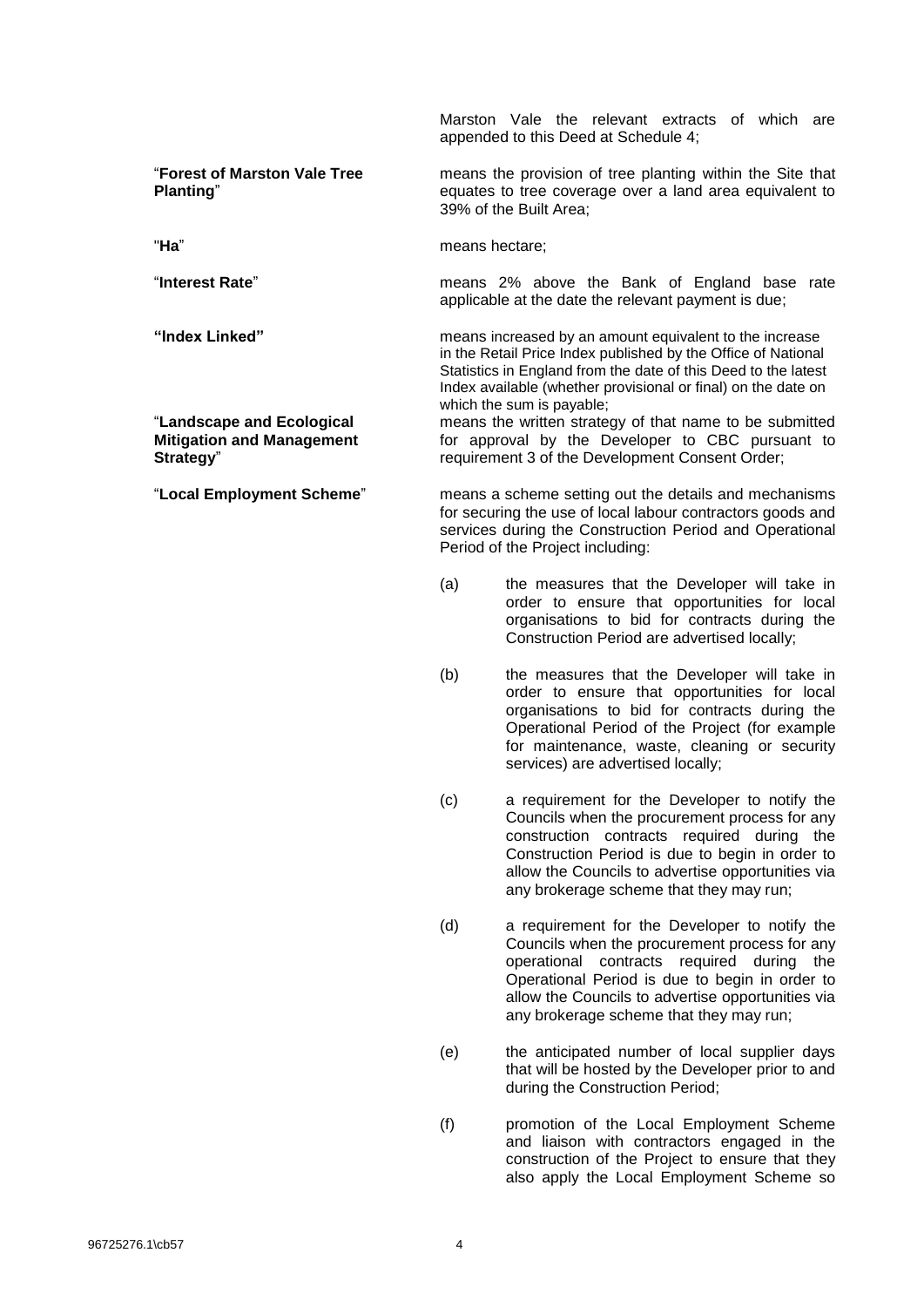|                                                              |       | far as is practicable having due regard to the<br>need and availability for specialist skills and<br>trades and the programme for constructing the<br>Project;                                                                                                                                                                                                                   |
|--------------------------------------------------------------|-------|----------------------------------------------------------------------------------------------------------------------------------------------------------------------------------------------------------------------------------------------------------------------------------------------------------------------------------------------------------------------------------|
|                                                              | (g)   | a procedure for monitoring of the Local<br>Employment Scheme and reporting the results<br>of such monitoring to the Councils including<br>details of the origins, qualifications, numbers<br>and other details of candidates; and                                                                                                                                                |
|                                                              | (h)   | a timetable for the implementation of the Local<br>Employment Scheme.                                                                                                                                                                                                                                                                                                            |
| "LTSA Contract"                                              |       | means the main contract for the provision of long term<br>maintenance services consisting of parts, scheduled<br>outage services and unscheduled outage services in<br>respect of the Project;                                                                                                                                                                                   |
| "NGET"                                                       | means | National Grid Electricity Transmission plc<br>(Company Registration Number 02366977) whose<br>registered office is at 1 to 3 Strand, London, WE2N 5EH;                                                                                                                                                                                                                           |
| <b>"NGG"</b>                                                 |       | means National Grid Gas plc (Company Registration<br>Number 02006000) whose registered office is at 1 to 3<br>Strand, London WC2N 5EH;                                                                                                                                                                                                                                           |
| "Notice"                                                     |       | means the written notification given by any Party to the<br>other Parties of their intention to refer to the Expert any<br>dispute arising between the Parties in respect of any<br>matter contained in this Deed, such notice to specify the<br>matters set out in clause 20;                                                                                                   |
| "Occupy"                                                     | οf    | means to occupy the Project other than for the purposes<br>construction fitting out commissioning testing<br>(including the export of electricity during commissioning<br>and testing) or site security and "Occupation"<br>"Occupying" and "Occupied" and cognate expressions<br>shall be construed accordingly;                                                                |
| "Operational Period"                                         |       | means the period from the Date of Final Commissioning<br>to when the Project is decommissioned;                                                                                                                                                                                                                                                                                  |
| "Outstanding Land Area"                                      |       | means the difference, in Ha, between the actual area of<br>land to be covered by Part of the Forest of Marston Vale<br>Tree Planting through the approved Landscape and<br>Ecological Mitigation and Management Strategy and the<br>area of land that would equate to 39% of the Built Area<br>were the Forest of Marston Vale Tree Planting to be<br>completed in its entirety; |
| "Part of the Forest of Marston Vale<br><b>Tree Planting"</b> |       | means the provision of tree planting within the Site that<br>equates to tree coverage over a land area less than 39%<br>of the Built Area;                                                                                                                                                                                                                                       |
| "Parties"                                                    |       | means the CBC, BBC, the Landowner, the Forest of<br>Marston Vale Trust and the Developer and "Party"<br>means any one of them as the context so requires;                                                                                                                                                                                                                        |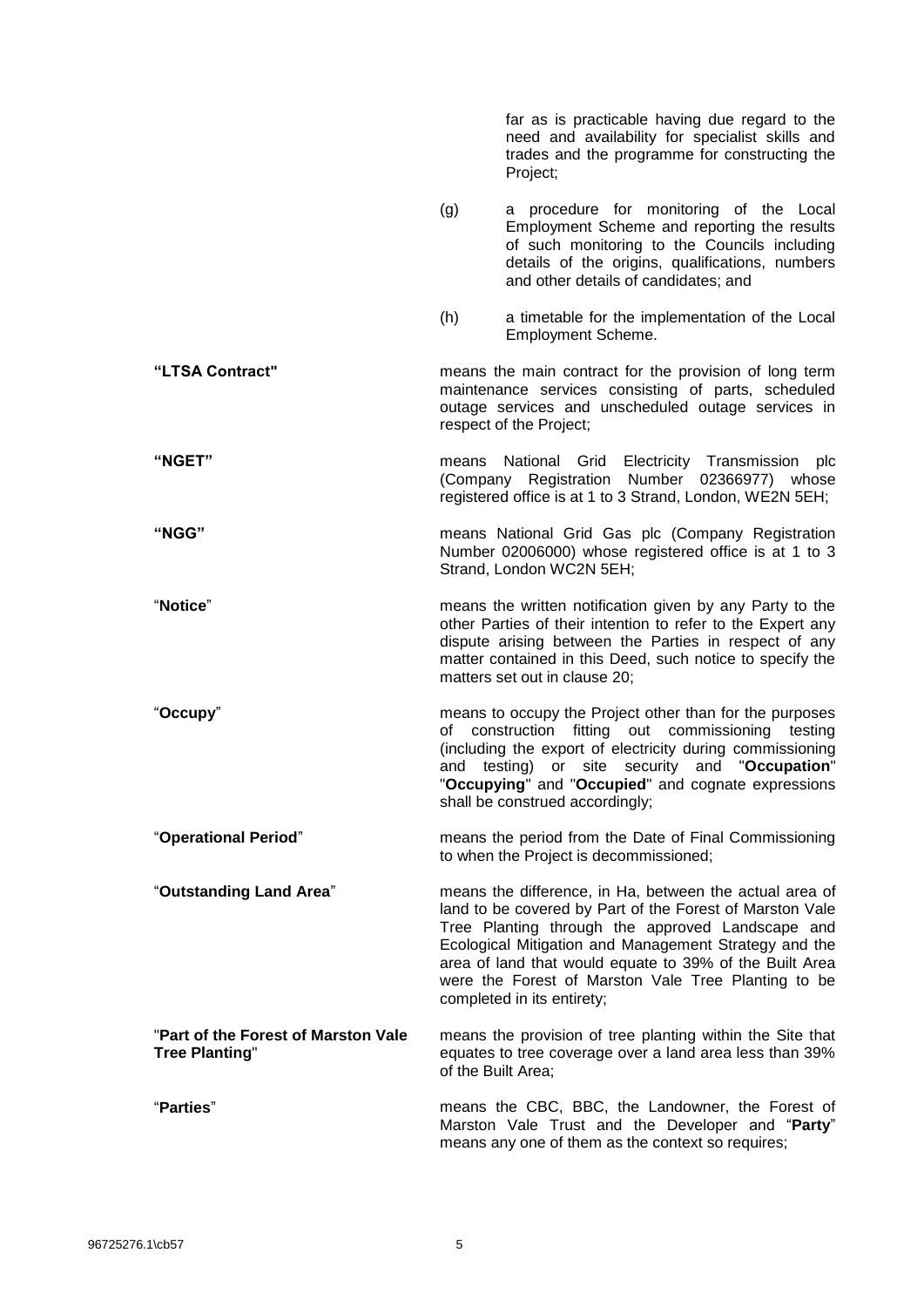| "Plan 1"                                                  | means the plan attached to this Deed marked "Plan 1"<br>showing the Site;                                                                                                                                                                                                                                                                                                 |
|-----------------------------------------------------------|---------------------------------------------------------------------------------------------------------------------------------------------------------------------------------------------------------------------------------------------------------------------------------------------------------------------------------------------------------------------------|
| "Plan 2"                                                  | means the plan attached to this Deed marked "Plan 2"<br>showing the Forest of Marston Vale;                                                                                                                                                                                                                                                                               |
| "PPA"                                                     | means a planning performance agreement substantially<br>in the form set out in Schedule 5 relating to the<br>contributions payable by the Developer towards the costs<br>incurred by the Councils for discharging the requirements<br>set out in Schedule 2 of the Development Consent Order<br>and in monitoring and regulating agreed Tasks (as<br>defined in the PPA); |
| "Project"                                                 | means the "authorised development" as defined in Article<br>2 and Schedule 1 of, and to be authorised by, the<br>Development Consent Order part of which is to be<br>located on the Site;                                                                                                                                                                                 |
| "Residual Forest of Marston Vale<br><b>Contribution</b> " | means the sum equal to the Outstanding Land Area<br>multiplied by the Value;                                                                                                                                                                                                                                                                                              |
| "Secretary of State"                                      | means the Secretary of State for Business, Energy and<br>Industrial Strategy or such other Secretary of State of Her<br>Majesty's Government that has the responsibility for<br>determining projects relating to energy development;                                                                                                                                      |
| "Site"                                                    | means the land at Millbrook Power Station, in the vicinity<br>of the former clay extraction pit at Rookery South, near<br>Stewartby, Bedfordshire shown edged in green on Plan<br>1;                                                                                                                                                                                      |
| "Value"                                                   | means seventy thousand and seven pounds and forty<br>two pence (£70,007.42) Index Linked per Ha;                                                                                                                                                                                                                                                                          |
| "Working Day"                                             | means any day apart from Saturday, Sunday and any<br>statutory bank holiday on which clearing banks are open<br>in England for the transaction of ordinary business.                                                                                                                                                                                                      |
| In this Dead unless stated athorities:                    |                                                                                                                                                                                                                                                                                                                                                                           |

- 1.2 In this Deed, unless stated otherwise:
	- 1.2.1 words incorporating the singular include the plural and vice versa and words importing any gender include every gender;
	- 1.2.2 words importing persons include firms, companies, corporations, and vice versa;
	- 1.2.3 references to the Councils include the successors to their statutory function as local planning authorities;
	- 1.2.4 references to the Landowner and to the Developer include references to the successors in title to their respective interests in the Site and persons deriving title from them (except where the contrary is expressly provided) and permitted assigns;
	- 1.2.5 references to clauses, paragraphs and Schedules are unless otherwise stated references to the relevant clauses and paragraphs of and Schedules to this Deed;
	- 1.2.6 words denoting an obligation on a party to do any act, matter or thing include an obligation to procure that it be done and words placing a party under a restriction include an obligation not to cause, permit or suffer any infringement of the restriction;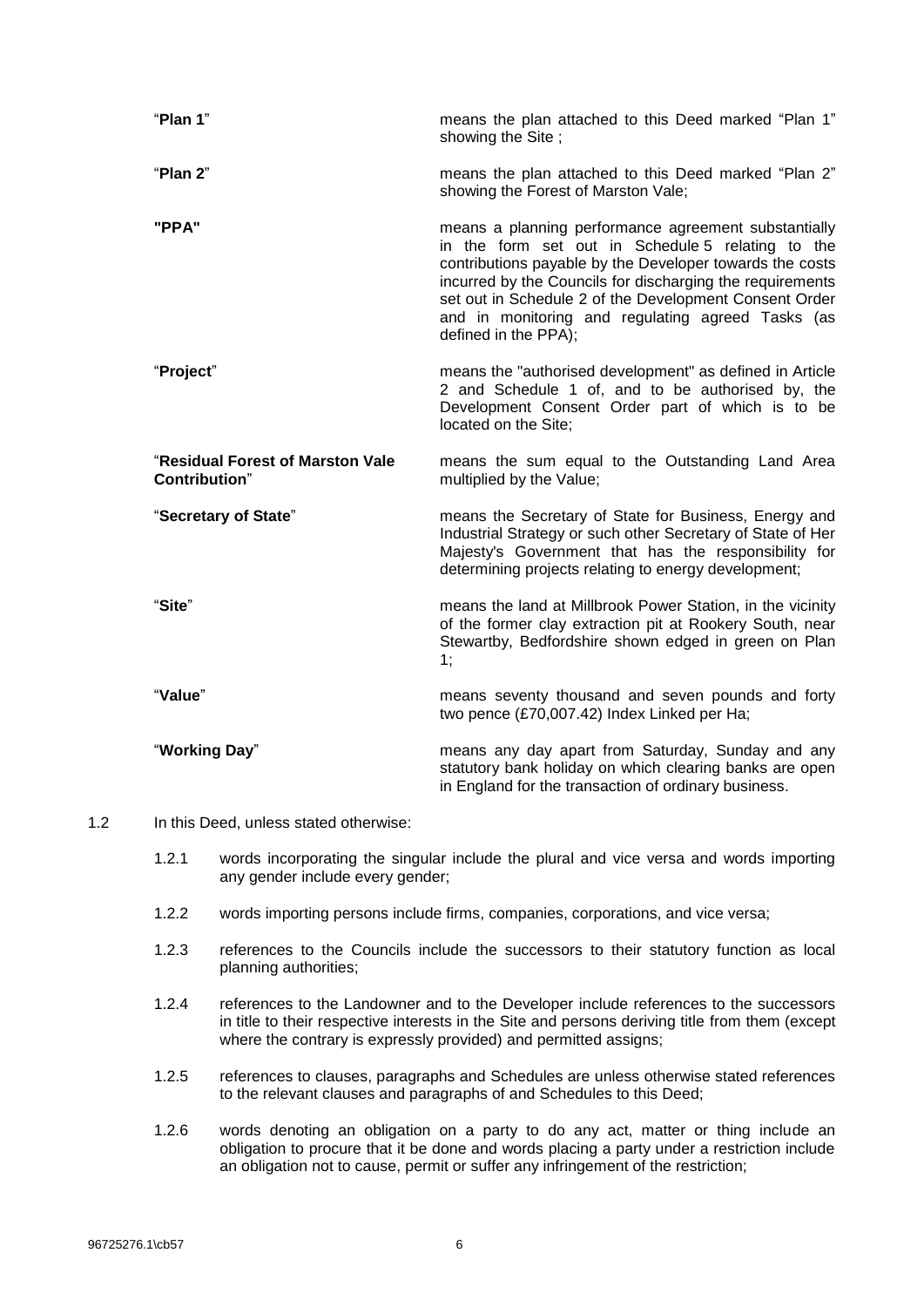- 1.2.7 references in this Deed to statutes, by-laws, regulations, orders and delegated legislation shall include any statute, by-law, regulation, order or delegated legislation amending, reenacting or made pursuant to the same as current and in force from time to time;
- 1.2.8 if any provision of this Deed shall be held to be invalid, illegal or unenforceable, the validity, legality and enforceability of the remaining provisions shall not in any way be deemed thereby to be affected, impaired or called into question;
- 1.2.9 the recitals and headings in this Deed are for ease of reference only and shall not affect its construction or otherwise have any binding legal effect;
- 1.2.10 in the event of any conflict between the provisions of this Deed and of any document annexed hereto or referred to herein, the provisions of this Deed shall prevail;
- 1.2.11 references to "notice" shall mean notice in writing;
- 1.2.12 references to "including" shall mean including without limitation; and
- 1.2.13 the Interpretation Act 1978 shall apply to this Deed.

## <span id="page-8-3"></span>2. **LEGAL EFFECT**

- <span id="page-8-0"></span>2.1 This Deed is made pursuant to:
	- 2.1.1 section 106 of the 1990 Act; and
	- 2.1.2 section 111 of the Local Government Act 1972, section 1 of the Localism Act 2011 and all other powers so enabling.
- <span id="page-8-1"></span>2.2 The obligations, covenants and undertakings on the part of the Developer in this Deed are development consent obligations pursuant to and for the purposes of the power referred to in clause [2.1.1](#page-8-0) and so as to bind the Site and, subject to clauses [6](#page-10-0) and [7,](#page-10-1) the said obligations, covenants and undertakings on the part of the Developer are entered into with the intent that they shall be enforceable by CBC not only against the Developer but also against any successors in title to or assigns of the Developer as if that person had been an original covenanting party and insofar as any such obligations, covenants and undertakings are not capable of falling within section 106 of the 1990 Act are entered into as obligations, covenants and undertakings in pursuance of the powers referred to in clause [2.1.2](#page-8-1) with the intent that they shall be enforceable under contract.
- 2.3 It is hereby agreed that the Landowner and the Developer enter this Deed with the effect of binding the Site.
- 2.4 The Forest of Marston Vale Trust's approval or consent for any modification or variation of this Deed, shall only be required in respect of any modification or variation of [Schedule](#page-16-0) 3.

## <span id="page-8-4"></span>3. **CONDITIONALITY**

- 3.1 Subject to clause [3.2,](#page-8-2) the Parties agree that:
	- 3.1.1 clauses [1,](#page-3-0) [2,](#page-8-3) [3,](#page-8-4) [4.1.3,](#page-9-0) [4.1.4,](#page-9-1) [4.2.1\(c\),](#page-9-2) [4.2.1\(d\),](#page-10-2) [5,](#page-10-3) [6,](#page-10-0) [7,](#page-10-1) [8,](#page-10-4) [9,](#page-10-5) [10,](#page-11-0) [11,](#page-11-1) [12,](#page-11-2) [13,](#page-11-3) [14,](#page-12-1) [15,](#page-12-2) [16,](#page-12-3) [17,](#page-12-4) [18,](#page-12-5) [19](#page-12-6) and [20](#page-12-0) shall have operative effect upon the date of this Deed;
	- 3.1.2 clauses [4.1.1,](#page-9-3) [4.1.2,](#page-9-4) [4.2.1\(a\),](#page-9-5) [4.2.1\(b\),](#page-9-6) [4.2.2](#page-10-6) and [4.3](#page-10-7) shall not have operative effect unless and until the Development Consent Order has come into force; and
	- 3.1.3 clause [4.2.3](#page-10-8) and [4.2.4](#page-10-9) shall not have operative effect unless and until the Development Consent Order has come into force and the Project has Commenced.
- <span id="page-8-2"></span>3.2 Where the Development Consent Order becomes the subject of any judicial review proceedings: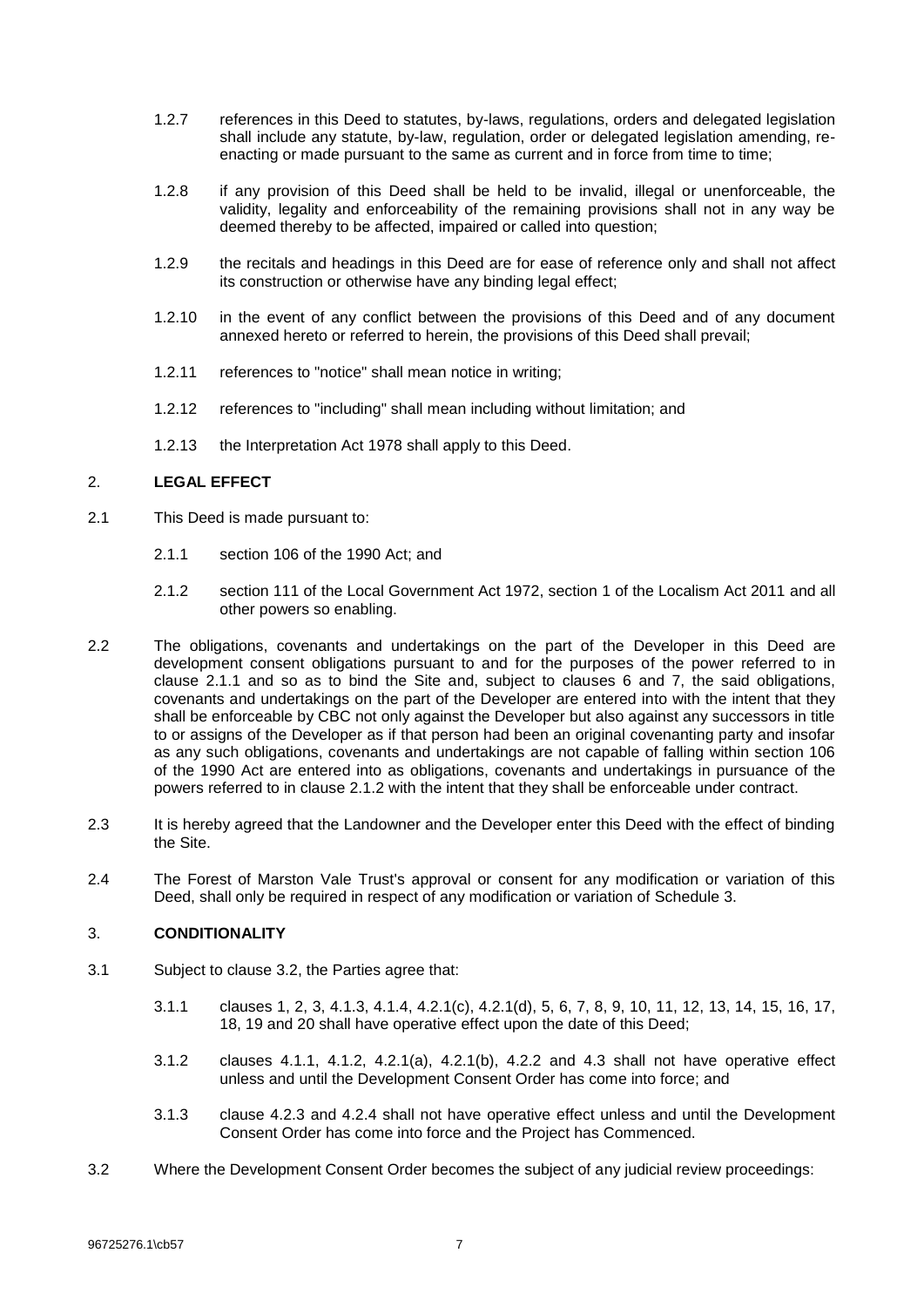- 3.2.1 until such time as such proceedings including any appeal have been finally determined, the terms and provisions of this Deed will remain without operative effect unless the Project has been Commenced; and
- 3.2.2 if following the final determination of such proceedings the Development Consent Order is capable of being Commenced, then this Deed will take effect in accordance with its terms.
- 3.3 Wherever in this Deed reference is made to the final determination of judicial review proceedings (or cognate expressions are used), the following provisions will apply:
	- 3.3.1 proceedings by way of judicial review are finally determined:
		- (a) when permission to bring a claim for judicial review has been refused and no further application may be made;
		- (b) when the court has given judgment in the matter and the time for making an appeal expires without an appeal having been made or permission to appeal is refused; or
		- (c) when any appeal is finally determined and no further appeal may be made.

# 4. **DEVELOPMENT CONSENT OBLIGATIONS**

## <span id="page-9-3"></span>4.1 **DEVELOPER'S OBLIGATIONS**

- 4.1.1 The Developer covenants with the Councils to observe and perform the obligations undertakings covenants and agreements in [Schedule](#page-14-0) 1, [Schedule](#page-15-0) 2 and [Schedule](#page-16-0) 3.
- <span id="page-9-4"></span>4.1.2 The Developer covenants with the Forest of Marston Vale Trust to observe and perform the obligations undertakings covenants and agreements in [Schedule](#page-16-0) 3.
- <span id="page-9-0"></span>4.1.3 Prior to Commencement of the Project the Developer shall enter into a PPA with CBC and enter into a PPA with BBC.
- <span id="page-9-1"></span>4.1.4 The Developer covenants to comply with the provisions contained within the PPA entered into pursuant to clause [4.1.3](#page-9-0) (as amended and supplemented from time to time) until the Discharge Date (as defined in the PPA).

# <span id="page-9-7"></span><span id="page-9-5"></span>4.2 **COUNCILS' OBLIGATIONS**

- <span id="page-9-6"></span>4.2.1 The Councils covenant with the Developer:
	- (a) to observe and perform the covenants and obligations on their part contained in [Schedule](#page-14-0) 1, [Schedule](#page-15-0) 2 and [Schedule](#page-16-0) 3.
	- (b) in the event approval is required to effect a variation to either:-
		- (i) the Education Scheme; or
		- (ii) the Local Employment Scheme,

such approval is to be given to the Developer in writing and must not be unreasonably withheld or delayed;

<span id="page-9-2"></span>(c) to sign and complete a PPA with the Developer within 10 Working Days of request by the Developer; and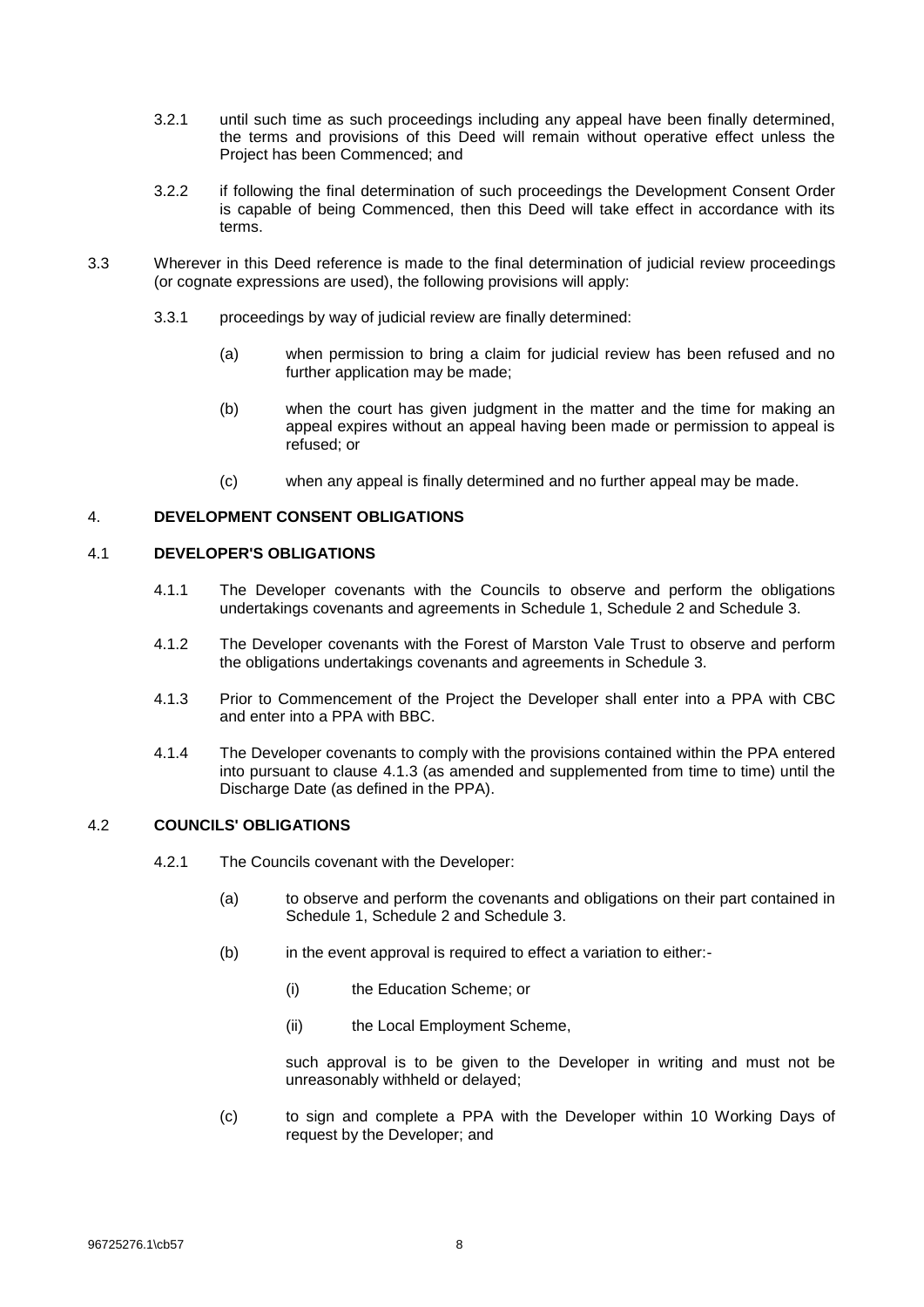- (d) to comply with the provisions within the PPA entered into pursuant to clause 4.2.[1\(c\)](#page-9-2) (as amended and supplemented from time to time) until the Discharge Date (as defined in the PPA).
- <span id="page-10-6"></span><span id="page-10-2"></span>4.2.2 CBC covenants with the Developer to notify the Developer where any plan, detail or scheme approved by CBC pursuant to any requirement under the Development Consent Order replaces all or part of a plan, detail or scheme approved under the Rookery South (Resource Recover Facility) Order 2011 (SI 2013 No. 680) in respect of any land on which the Project is to be constructed.
- <span id="page-10-8"></span>4.2.3 The Councils agree that any obligations contained in the Covanta S106 Agreement relating to the Site are not enforceable against the Developer or against any successors in title to or permitted assigns or any person claiming through or under its interest in the Site.
- <span id="page-10-9"></span>4.2.4 The Councils agree that the construction, operation and maintenance of the Project will not constitute a breach of paragraph 16.1 of Schedule 1 of the Covanta S106 Agreement and the obligations contained in paragraph 16.1 of Schedule 1 of the Covanta S106 Agreement are not enforceable against the Developer.

## <span id="page-10-7"></span>4.3 **FOREST OF MARSTON VALE TRUST'S OBLIGATIONS**

The Forest of Marston Vale Trust covenants with the Developer to observe and perform the obligations undertakings covenants and agreements on their part contained in [Schedule](#page-16-0) 3.

# <span id="page-10-3"></span>5. **REGISTRATION AS LOCAL LAND CHARGE**

This Deed shall be registered by the Councils as a local land charge in the register of local land charges pursuant to the Local Land Charges Act 1975.

## <span id="page-10-0"></span>6. **ENFORCEMENT**

The obligations, covenants and undertakings on the part of the Developer in this Deed in relation to Site shall not be enforceable by the Councils against the Landowner but shall be taken to be obligations, covenants and undertakings which are binding on the Landowner's freehold interest in the Site as if such obligations and undertakings were given by the Landowner and such obligations, covenants and undertakings shall remain binding upon any successors in title to or assigns of the Landowner and/or any person claiming through or under it an interest the Site as if that person had been an original covenanting party in respect of such interest for the time being held by the Landowner.

## <span id="page-10-1"></span>7. **RELEASE**

No person shall be liable for any breach of the development consent obligations or other provisions of this Deed after it shall have parted with its interest in the Site or the relevant part thereof but without prejudice to any rights of the Councils or either of them in respect of any antecedent breach of those obligations.

## <span id="page-10-4"></span>8. **FURTHER PLANNING PERMISSIONS AND DEVELOPMENT CONSENT ORDERS**

Nothing in this Deed shall be construed as prohibiting or limiting the rights of the Developer to use or develop any part of the Site in accordance with and to the extent permitted by a certificate of lawful use, planning permission, development consent order or other statutory authority granted either before or after the date of this Deed, other than the Development Consent Order.

## <span id="page-10-5"></span>9. **EXPIRY**

If the Development Consent Order expires or is quashed or revoked prior to Commencement then this Deed shall immediately determine and cease to have effect and the Councils shall cancel all entries made in their register of local land charges in respect of this Deed.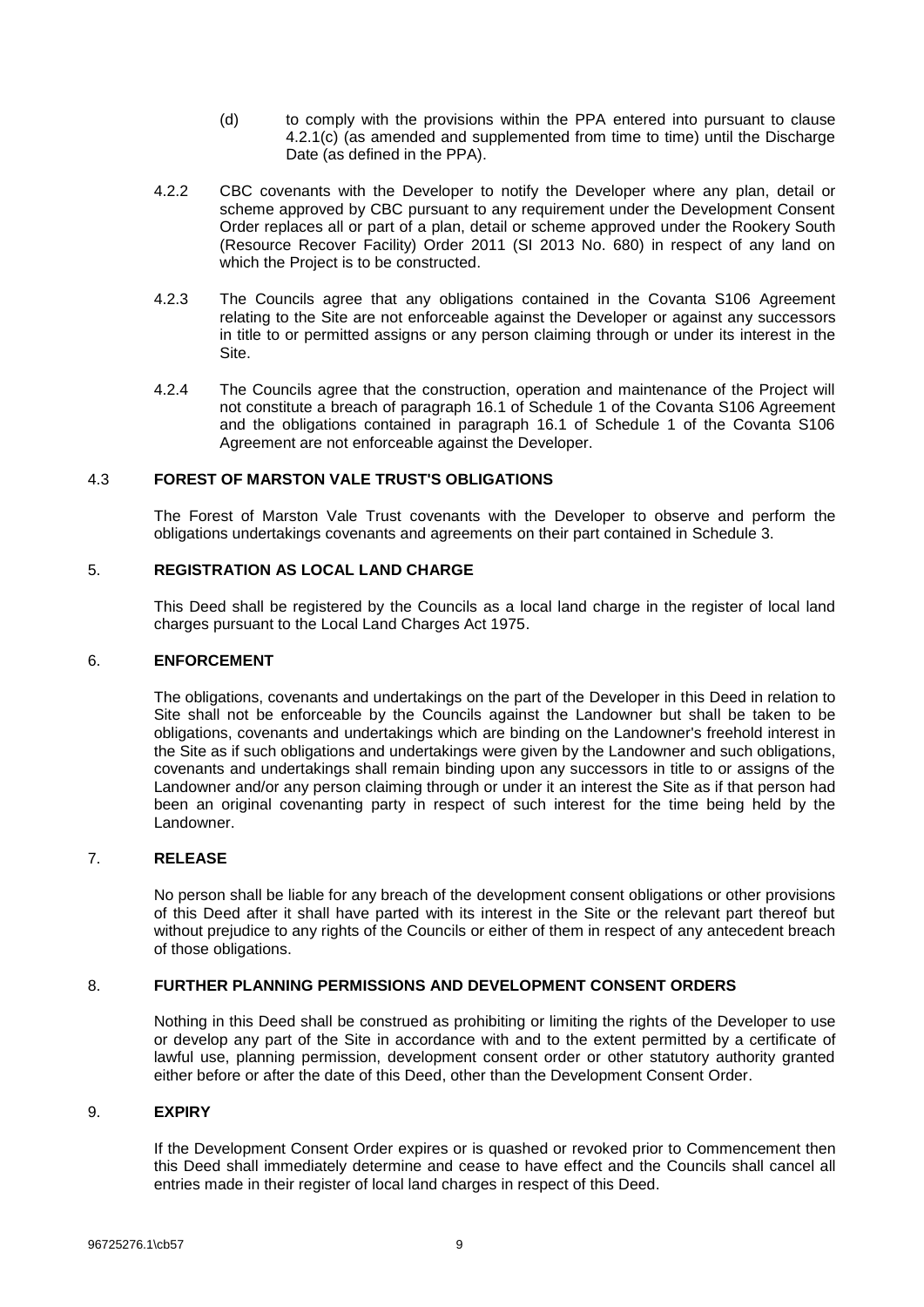#### <span id="page-11-0"></span>10. **CERTIFICATES OF COMPLIANCE**

The Councils shall upon written request certify compliance with the development consent obligations in this Deed.

#### <span id="page-11-1"></span>11. **NOTICES**

- 11.1 Any notice, consent or approval required to be given under this Deed shall be in writing and shall be sent to the address and marked for the attention of the persons identified below or instead to such other persons as may be substituted for them from time to time.
- 11.2 Any such notice must be delivered by hand or by pre-paid special delivery post (unless the receiving party agrees to receive the notice electronically) and shall conclusively be deemed to have been received:
	- 11.2.1 if delivered by hand, on the next Working Day after the day of delivery; and
	- 11.2.2 if sent by special delivery post and posted within the United Kingdom, on the day 2 Working Days after the date of posting.
- 11.3 A notice or communication shall be served or given:
	- 11.3.1 on CBC at its address given above or such other address for service as shall have been previously notified in writing to the other Parties and any such notice shall be marked for the attention of  $\left[\frac{1}{2}\right]$ ;
	- 11.3.2 on BBC at its address given above or such other address for service as shall have been previously notified in writing to the other Parties and any such notice shall be marked for the attention of  $\left[\frac{1}{2}\right]$ ;
	- 11.3.3 on the Landowner at its address given above or such other address for service as shall have been previously notified in writing to the other Parties and any such notice shall be marked for the attention of  $\left[\frac{\ast}{\cdot}\right]$ ;
	- 11.3.4 on the Forest of Marston Vale Trust at its address given above or such other address for service as shall have been previously notified in writing to the other Parties and any such notice shall be marked for the attention of Nick Webb; and
	- 11.3.5 on the Developer at its address given above or such other address for service as shall have been previously notified in writing to the other Parties and any such notice shall be marked for the attention of  $\left[\frac{\ast}{\cdot}\right]$ .
- 11.4 The Developer shall provide the Landowner with a copy of any notice it receives pursuant to this clause [11.](#page-11-1)

## <span id="page-11-2"></span>12. **INTEREST**

Where any obligation in this Deed is expressed to require the Developer to pay any sum of money, interest at the Interest Rate shall be payable in addition to the sum of money itself calculated from the due date to the date on which the sum of money is actually paid.

## <span id="page-11-3"></span>13. **APPROVALS**

Where any approval, agreement, consent, confirmation or an expression of satisfaction is required under the terms of this Deed such approval, agreement, consent, confirmation or expression of satisfaction shall be given in writing and shall not be unreasonably withheld or delayed.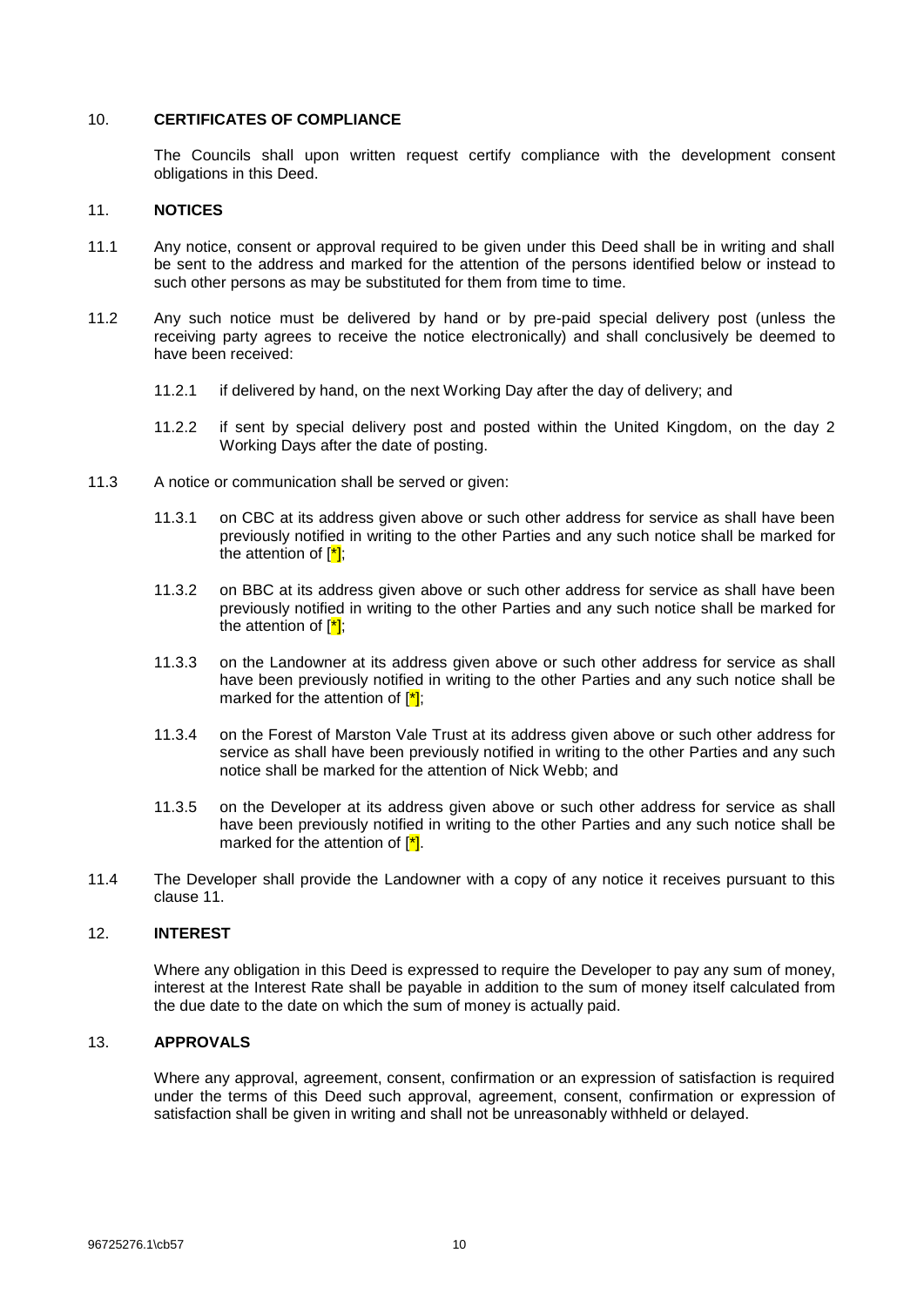#### <span id="page-12-1"></span>14. **COUNCILS' POWERS**

Nothing in this Deed shall fetter the statutory rights, powers or duties of the Councils as local planning authorities or as Highway authorities as the case may be.

## <span id="page-12-2"></span>15. **GOOD FAITH**

The Parties agree with each other to act reasonably and in good faith in the discharge of the obligations contained in this Deed.

## <span id="page-12-3"></span>16. **RIGHTS OF THIRD PARTIES**

It is not intended that any person who is not a party to this Deed shall have any right under the Contracts (Rights of Third Parties) Act 1999 to enforce any term of this Deed.

## <span id="page-12-4"></span>17. **JURISDICTION**

- 17.1 This Deed including its construction, validity, performance and enforcement and any dispute or claim arising out of or in connection with it or its subject matter or formation (including non-contractual disputes or claims) shall be governed by and construed in accordance with English law.
- 17.2 Each Party irrevocably agrees that the courts of England and Wales shall have exclusive jurisdiction to settle any dispute or claim arising out of or in connection with this Deed or its subject matter or formation (including non-contractual disputes or claims).

## <span id="page-12-5"></span>18. **COUNTERPARTS**

This Deed may be executed in any number of counterparts, each of which is an original and all of which may together evidence the same agreement.

#### <span id="page-12-6"></span>19. **COSTS**

- 19.1 The Developer shall pay on completion of this Deed the reasonable legal and planning costs of the Councils incurred in the preparation, negotiation and execution of this Deed in the sum of  $E[\cdot]$ .
- 19.2 The Developer shall pay on completion of this Deed the reasonable legal costs of the Forest of Marston Vale Trust incurred in the preparation, negotiation and execution of this Deed in the sum of £1,500 plus VAT.

#### <span id="page-12-0"></span>20. **DISPUTE RESOLUTION**

- 20.1 In the event of any dispute arising between the Parties in respect of any matter contained in this Deed the same may be referred to the Expert by any Party serving the other Parties with a Notice.
- 20.2 The Notice must specify:
	- 20.2.1 the nature, basis and brief description of the dispute;
	- 20.2.2 the clause of this Deed or paragraph of a Schedule of this Deed to which the dispute has arisen; and
	- 20.2.3 the proposed Expert.
- 20.3 The Expert shall be an independent person possessing expertise relevant to the dispute and in the event that the Parties are unable to agree whom should be appointed as the Expert within twenty (20) Working Days after the date of the Notice then any Party may request: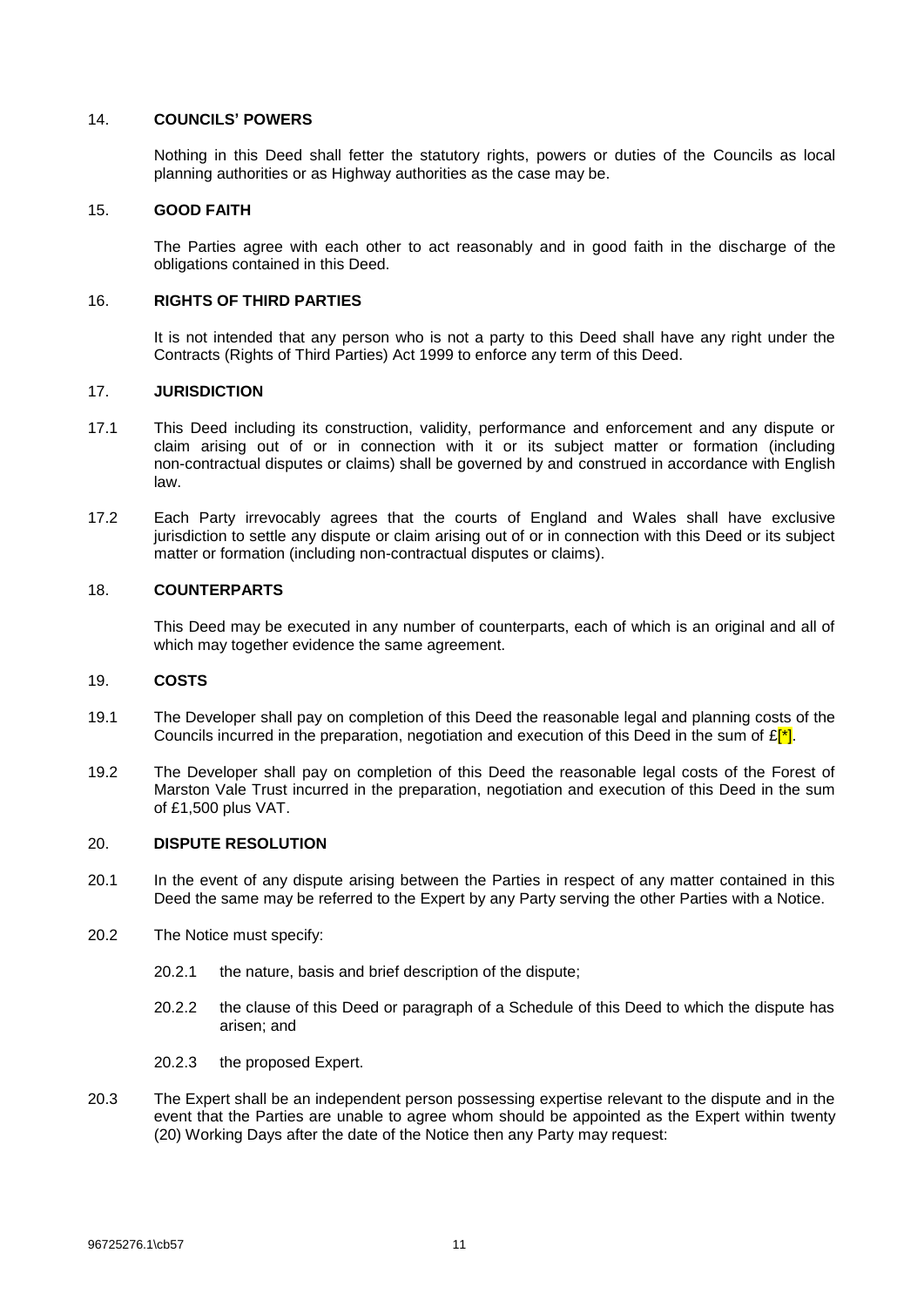- 20.3.1 if such dispute shall relate to matters concerning the construction, interpretation and/or the application of this Deed, the Chairman of the Bar Council to nominate the Expert;
- 20.3.2 if such dispute shall relate to matters necessitating any calculation or otherwise concerning a financial aspect of this Deed, the President of the Institute of Chartered Accountants in England and Wales to nominate the Expert;
- 20.3.3 if such dispute shall relate to matters requiring a specialist chartered surveyor, the President of the Royal Institute of Chartered Surveyors to nominate the Expert;
- 20.3.4 in all other cases, the President of the Law Society to nominate the Expert.
- 20.4 The Expert shall act as an expert and not as an arbitrator and whose cost shall be at his discretion or in the event that he makes no determination, such costs will be borne by the Parties to the dispute in equal shares.
- 20.5 The Expert shall be appointed (through an agreed request statement setting out exactly the questions that he is to determine submitted jointly by the Parties) subject to an express requirement that he reaches his decision and communicates it to the Parties to the dispute within the minimum practical timescale allowing for the nature and complexity of the dispute and in any event not more than twenty (20) Working Days from the date of his appointment to act.
- 20.6 The Expert shall be required to give notice to each of the said Parties to the dispute inviting each of them to submit to him within twenty (20) Working Days from the date of his appointment written submissions and supporting material and shall afford to the said Parties an opportunity to make counter submissions within a further ten (10) Working Days in respect of any such submission and material.
- 20.7 In the absence of manifest error the Expert's decision shall be binding on the Parties.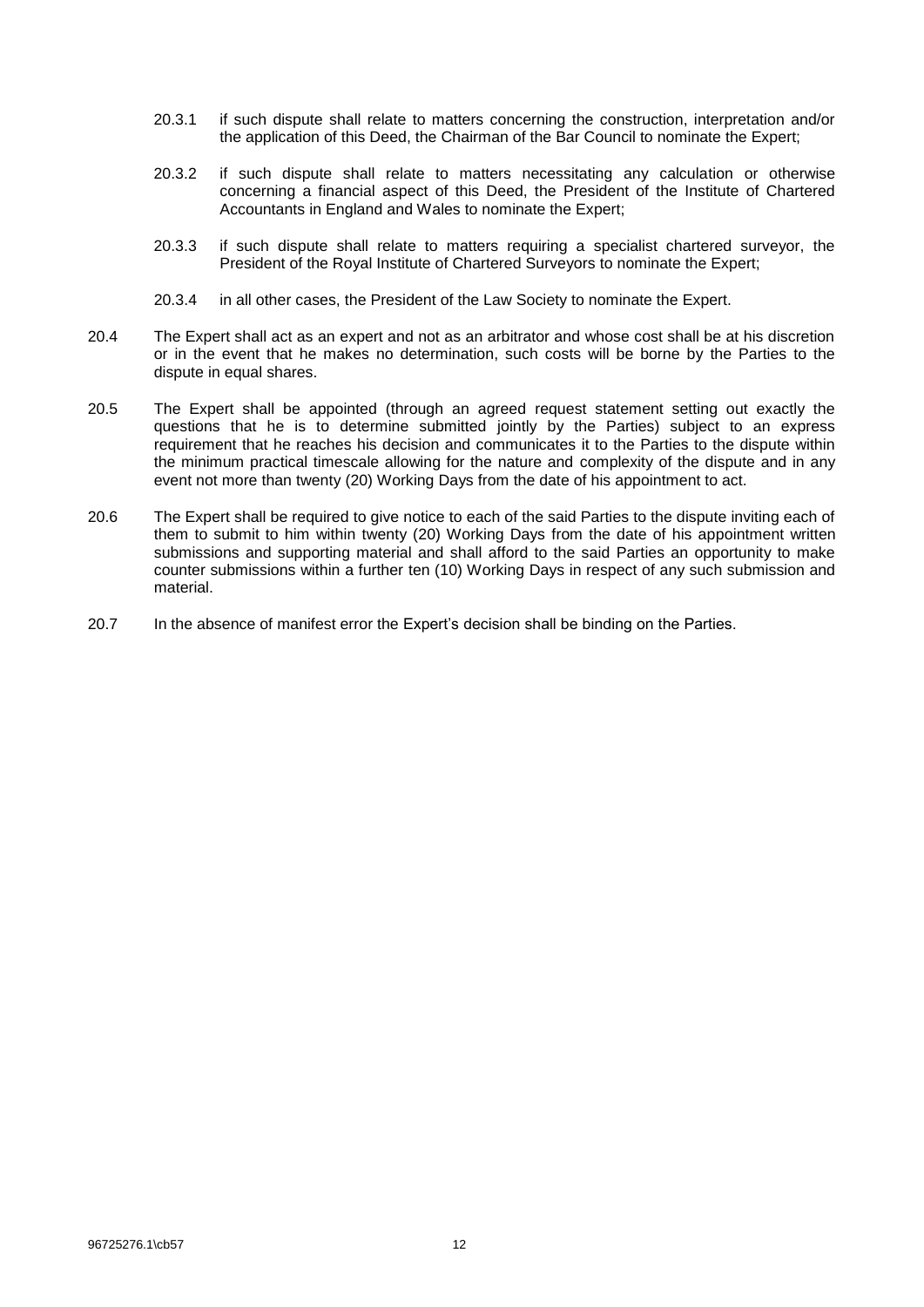## **THE EDUCATION SCHEME**

- <span id="page-14-0"></span>1. Prior to Commencement of the Project, the Developer shall submit the Education Scheme to the Councils for approval.
- 2. The Developer and the Councils shall work together to establish the initiatives set out within the Education Scheme.
- 3. The Developer shall not Commence the Project until the Education Scheme has been approved by the Councils and the Developer shall thereafter carry out the approved Education Scheme for a period of five years from the Date of Final Commissioning.
- 4. The Developer shall be entitled to vary the Education Scheme, such variation to be agreed between the Developer and the Councils in accordance with the requirements of Clause [4.2.1](#page-9-7) of this Deed.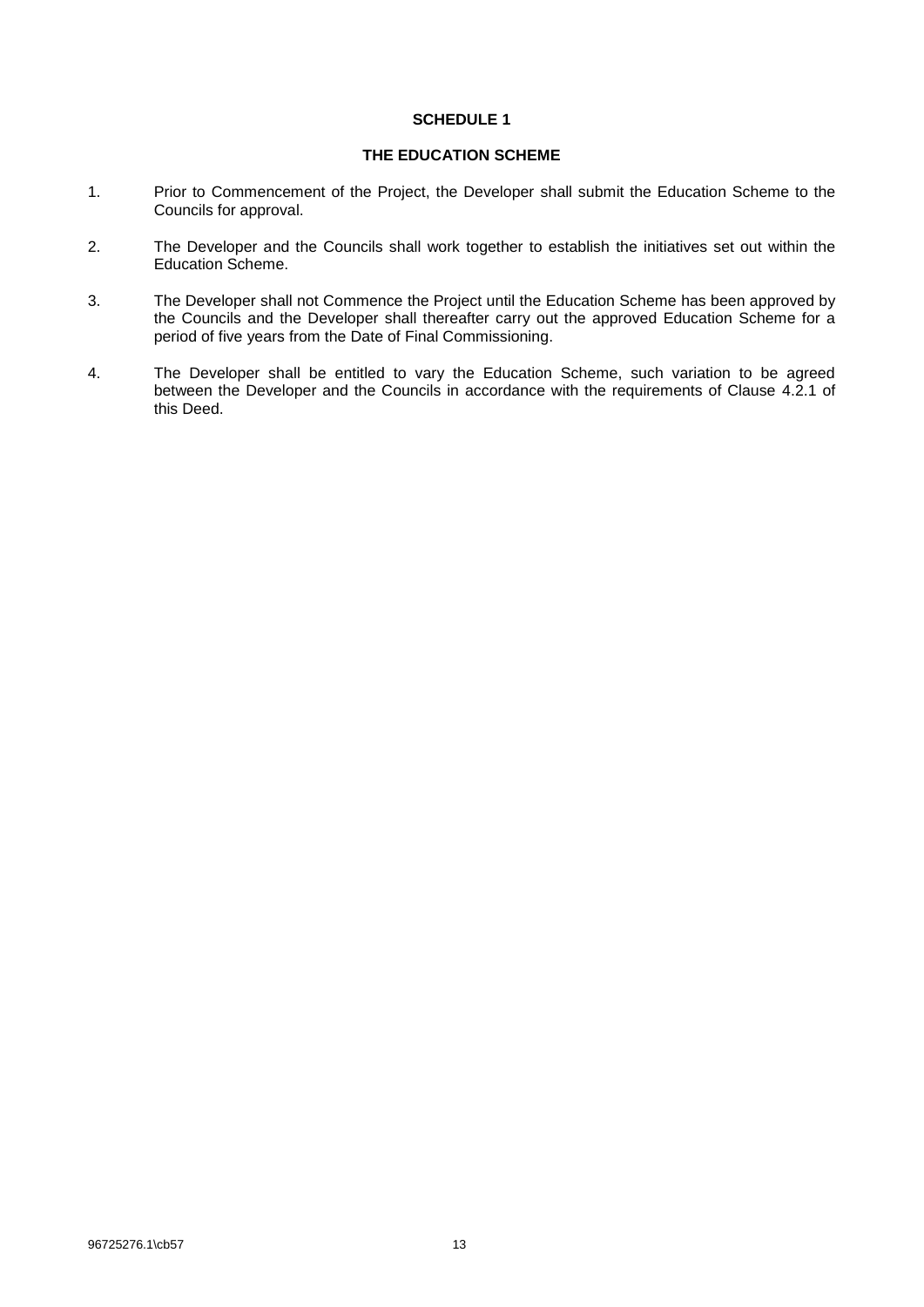## **THE LOCAL EMPLOYMENT SCHEME**

- <span id="page-15-0"></span>1. Prior to Commencement of the Project, the Developer shall submit the Local Employment Scheme to the Councils for approval. The Developer and the Councils agree that the following contracts will not be included within the Local Employment Scheme:
	- (a) the EPC Contracts;
	- (b) the LTSA Contract; and
	- (c) any contracts for works undertaken by NGET or NGG..
- 2. The Developer and the Councils shall work together to establish the initiatives set out within the Local Employment Scheme.
- 3. The Developer shall not Commence the Project until the Local Employment Scheme has been approved by the Councils and the Developer shall thereafter carry out the approved Local Employment Scheme until the Project is decommissioned in accordance with requirement 18 of Schedule 2 of the Development Consent Order.
- 4. The Developer shall use reasonable endeavours to procure that the contractors engaged in the construction of the Project assist in the implementation of the Local Employment Scheme.
- 5. For the avoidance of doubt, the Local Employment Scheme shall not require the Developer or any contractors, to award any contract for the construction or operation of the Project to any specific company.
- 6. The Developer shall implement the Local Employment Scheme in accordance with the timetable contained in the approved Local Employment Scheme **PROVIDED THAT** the Developer may from time to time seek approval for revisions of the Local Employment Scheme from the Councils.
- 7. The Developer shall use reasonable endeavours to procure that the contractors engaged in the construction of the Project interview and if appropriate recruit suitably qualified applicants as part of the Local Employment Scheme including providing such assistance as is reasonably practicable to those contractors.
- <span id="page-15-2"></span><span id="page-15-1"></span>8. The Developer shall:
	- 8.1.1 advertise invitations to tender for all contracts for the provision of services and materials to the Project in at least one local newspaper with a circulation in all areas within a 25 mile radius of the Site (save in respect of the EPC Contract and the LTSA Contract and any contracts for works undertaken by NGET or NGG); and
	- 8.1.2 invite at least two companies who have responded to an advertisement published in accordance with paragraph [8.1.1](#page-15-1) of this [Schedule](#page-15-0) 2 and whose principal offices are located within a 25 mile radius of the Site to tender for each contract in relation to the construction of the Project including in relation to the supply of materials and services

**PROVIDED THAT** nothing in this paragraph shall require the Developer to award any contract for the construction or operation of the Project to any such company.

<span id="page-15-3"></span>9. The Developer shall be under no obligation in respect of paragraph [8](#page-15-2) of this [Schedule](#page-15-0) 2 to invite any company or advertise any contract for the provision of services and materials where, to the Developer's knowledge, there is no company within a radius of 25 miles of the Site that is capable of fulfilling any such contract **PROVIDED THAT** it notifies the Councils of the contracts to which this paragraph [9](#page-15-3) applies.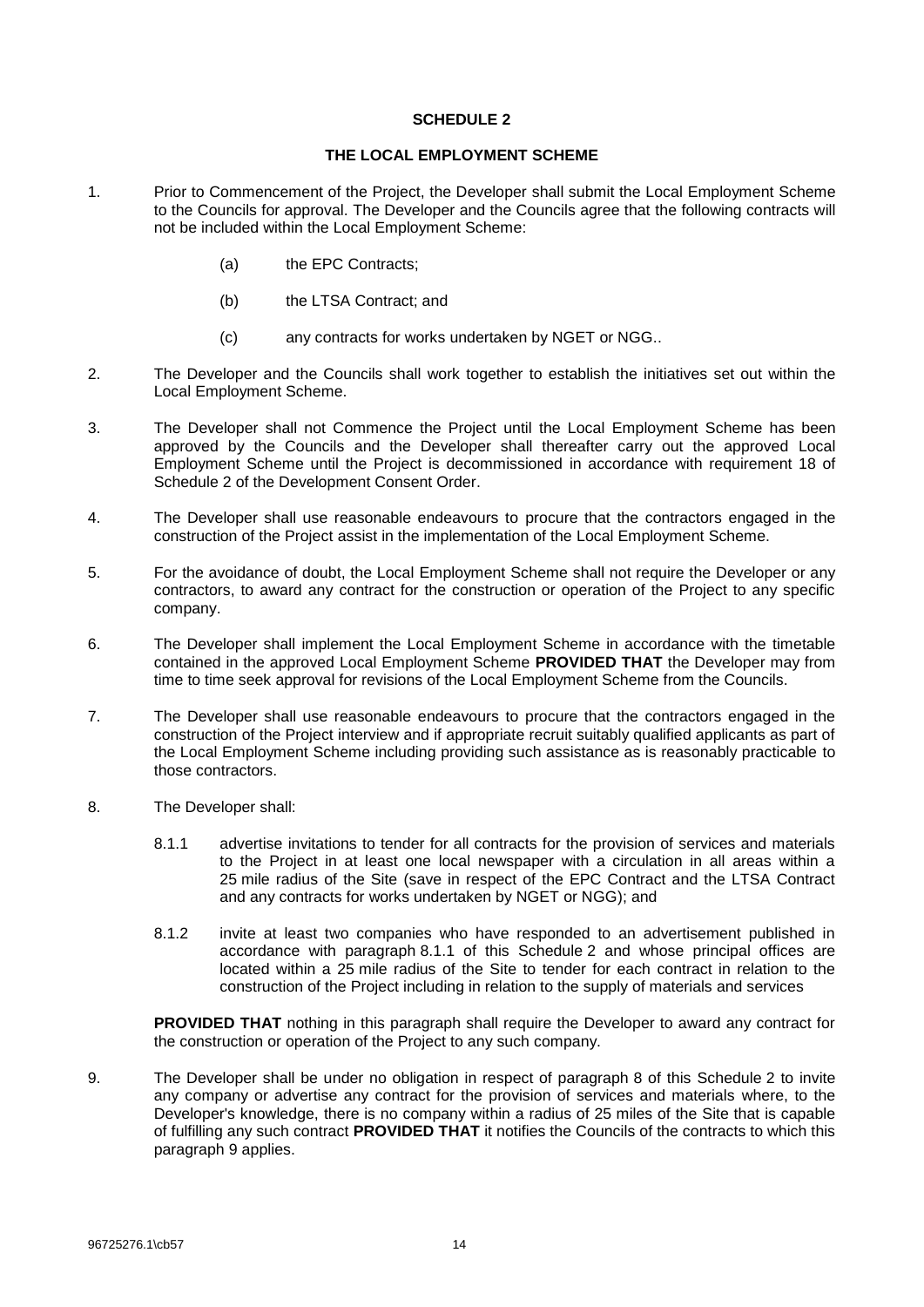## **FOREST OF MARSTON VALE**

#### <span id="page-16-1"></span><span id="page-16-0"></span>1. **DEVELOPER'S OBLIGATIONS**

- 1.1 Following approval of the Landscape and Ecological Mitigation and Management Strategy by CBC, the Developer shall:
	- 1.1.1 calculate whether the Landscape and Ecological Mitigation and Management Strategy provides for the Forest of Marston Vale Tree Planting or Part of the Forest of Marston Vale Tree Planting; and
	- 1.1.2 where only Part of the Forest of Marston Vale Tree Planting is provided in the Landscape and Ecological Mitigation and Management Strategy, calculate the Residual Forest of Marston Vale Contribution

and shall provide such details (including the calculations) to CBC and the Forest of Marston Vale Trust for approval.

- 1.2 Where the Developer calculates that the Forest of Marston Vale Tree Planting is to be provided for in the approved Landscape and Ecological Mitigation and Management Strategy and CBC and the Forest of Marston Vale Trust approve such calculation pursuant to paragraph [1](#page-16-1) of this [Schedule](#page-16-0) 3, the Developer shall provide the Forest of Marston Vale Tree Planting in accordance with the implementation timetables approved within the Landscape and Ecological Mitigation and Management Strategy.
- <span id="page-16-2"></span>1.3 Where the Developer calculates that Part of the Forest of Marston Vale Tree Planting is to be provided for in the approved Landscape and Ecological Mitigation and Management Strategy and CBC and the Forest of Marston Vale Trust approve such calculation, together with the calculation of the Residual Forest of Value Contribution, the Developer shall:
	- 1.3.1 within 21 working days of such approval, pay the Residual Forest of Marston Vale Contribution to the Forest of Marston Vale Trust; and
	- 1.3.2 provide the Part of the Forest of Marston Vale Tree Planting in accordance with the implementation timetables approved within the Landscape and Ecological Mitigation and Management Strategy.
- <span id="page-16-3"></span>1.4 In the event that the Developer does not comply with paragraph [1.3.1](#page-16-2) of this [Schedule](#page-16-0) 3, the Developer shall pay interest on any amount of the Residual Forest of Marston Vale Contribution outstanding at the Interest Rate calculated from the date on which the Residual Forest of Marston Vale Contribution was due under paragraph [1.3.1](#page-16-2) of this [Schedule](#page-16-0) 3 to the date of payment.

## 2. **FOREST OF MARSTON VALE TRUST'S COVENANTS IN RESPECT OF THE RESIDUAL FOREST OF MARSTON VALE CONTRIBUTION**

- 2.1 Following receipt of the Residual Forest of Marston Vale Contribution pursuant to paragraph [1.3.2](#page-16-3) of this [Schedule](#page-16-0) 3, the Forest of Marston Vale Trust covenants and undertakes to:
	- 2.1.1 use the Residual Forest of Marston Vale Contribution for the purposes of the aims and objectives of the Forest of Marston Vale Plan relating to tree planting and woodland creation; and
	- 2.1.2 provide, on written request from the Developer, reports to the Developer setting out the expenditure from the Residual Forest of Marston Vale Contribution up to the date of the relevant request.
- 2.2 On receipt of the Residual Forest of Marston Vale Contribution by the Forest of Marston Vale Trust, CBC and the Forest of Marston Vale Trust agree that the Developer is released from its obligations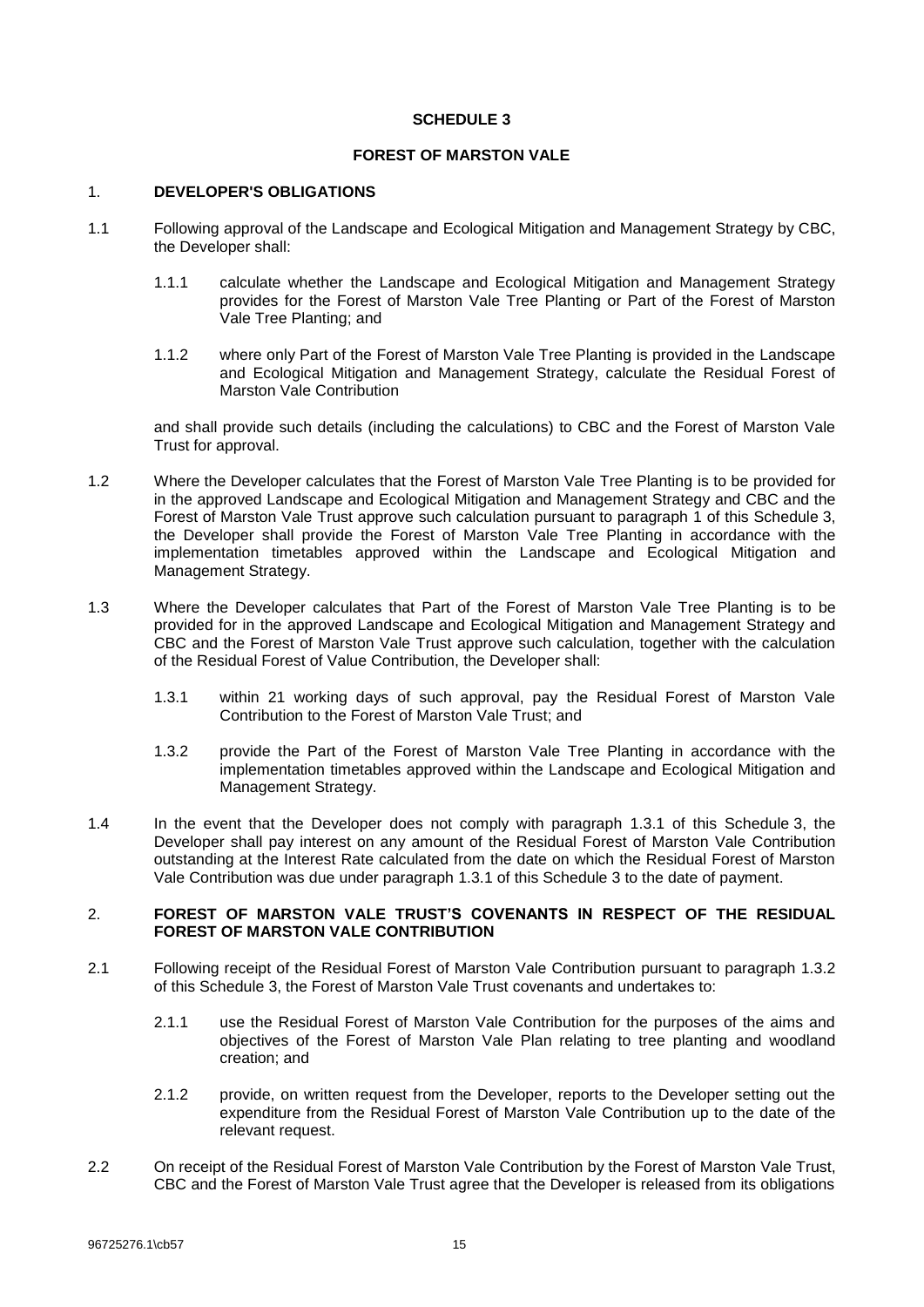in this [Schedule](#page-16-0) 3 with immediate effect provided that the obligations in paragraph [1.3.2](#page-16-3) shall continue to apply for the duration of the timetables approved within the Landscape and Ecological Mitigation and Management Strategy.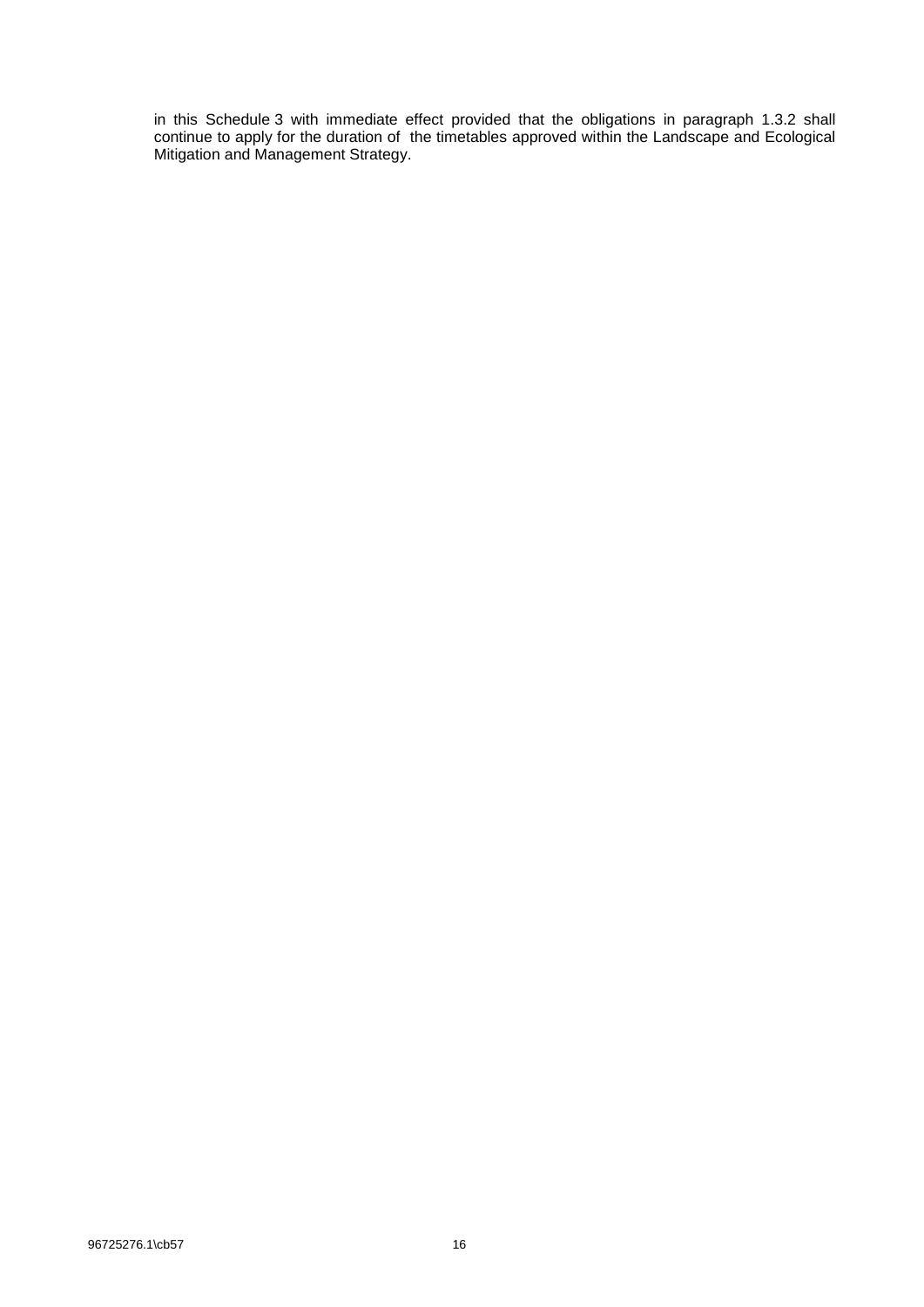<span id="page-18-0"></span>**FOREST OF MARSTON VALE PLAN 2000**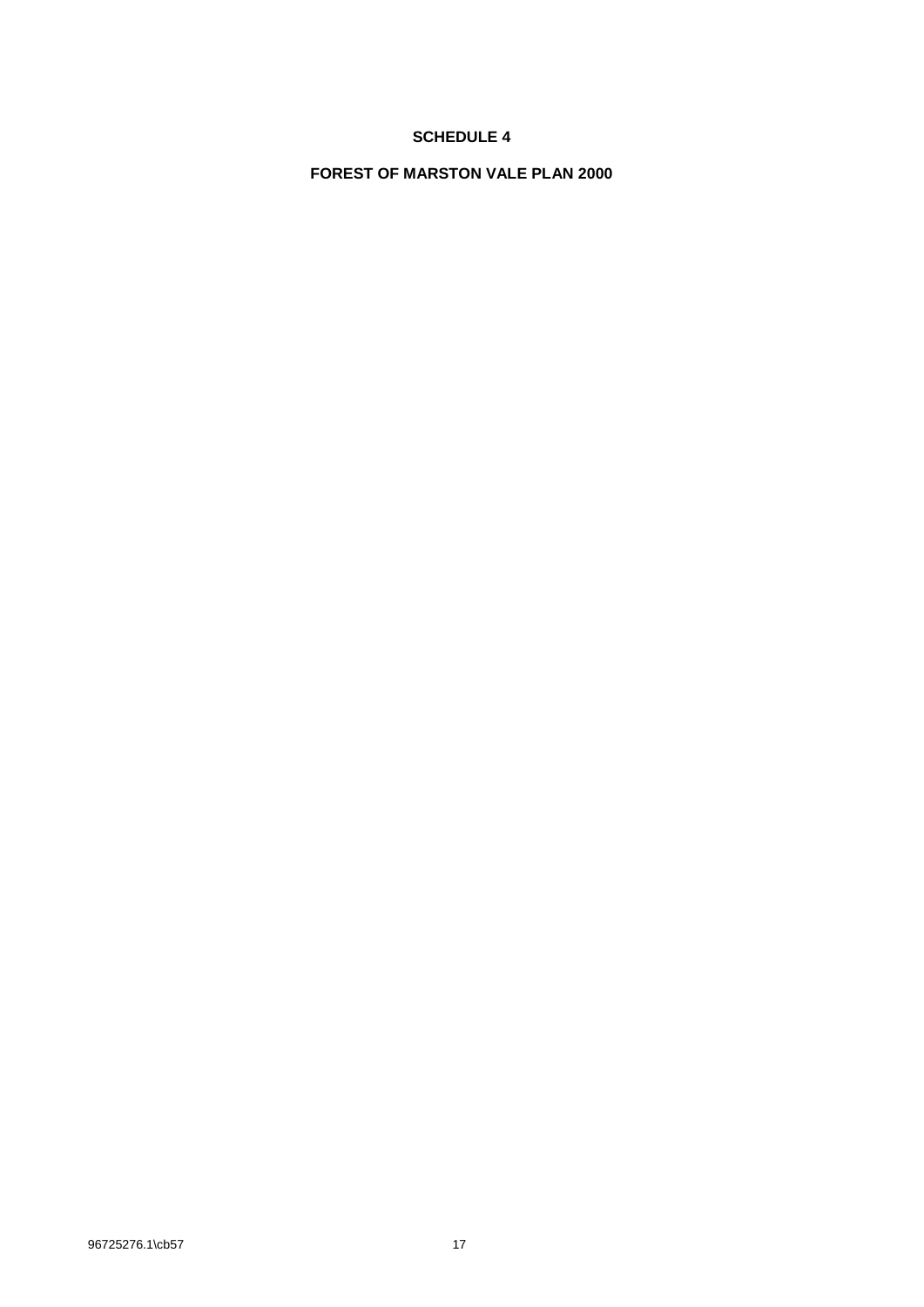<span id="page-19-0"></span>**PLANNING PERFORMANCE AGREEMENT**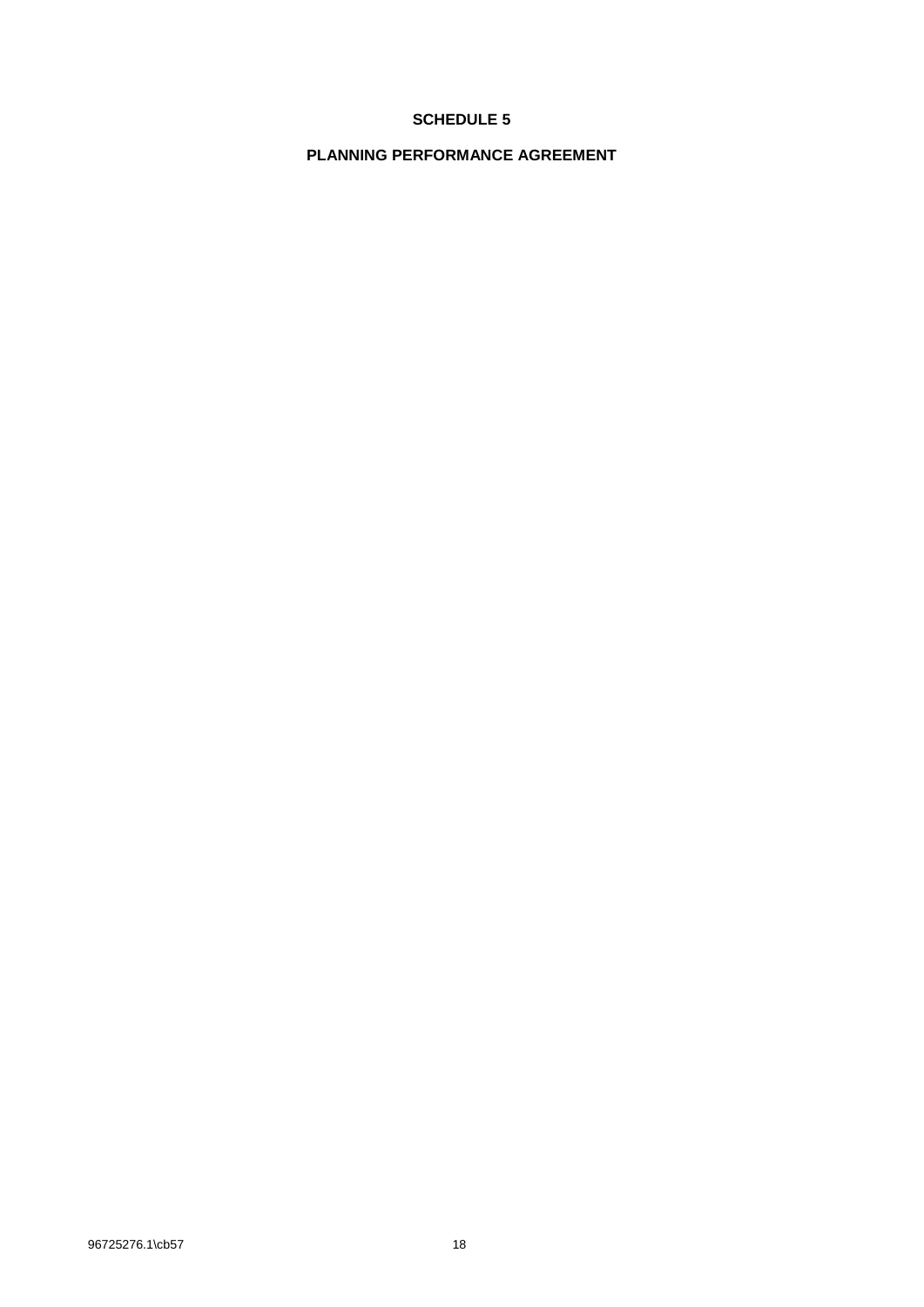**Plan 1**

**Site**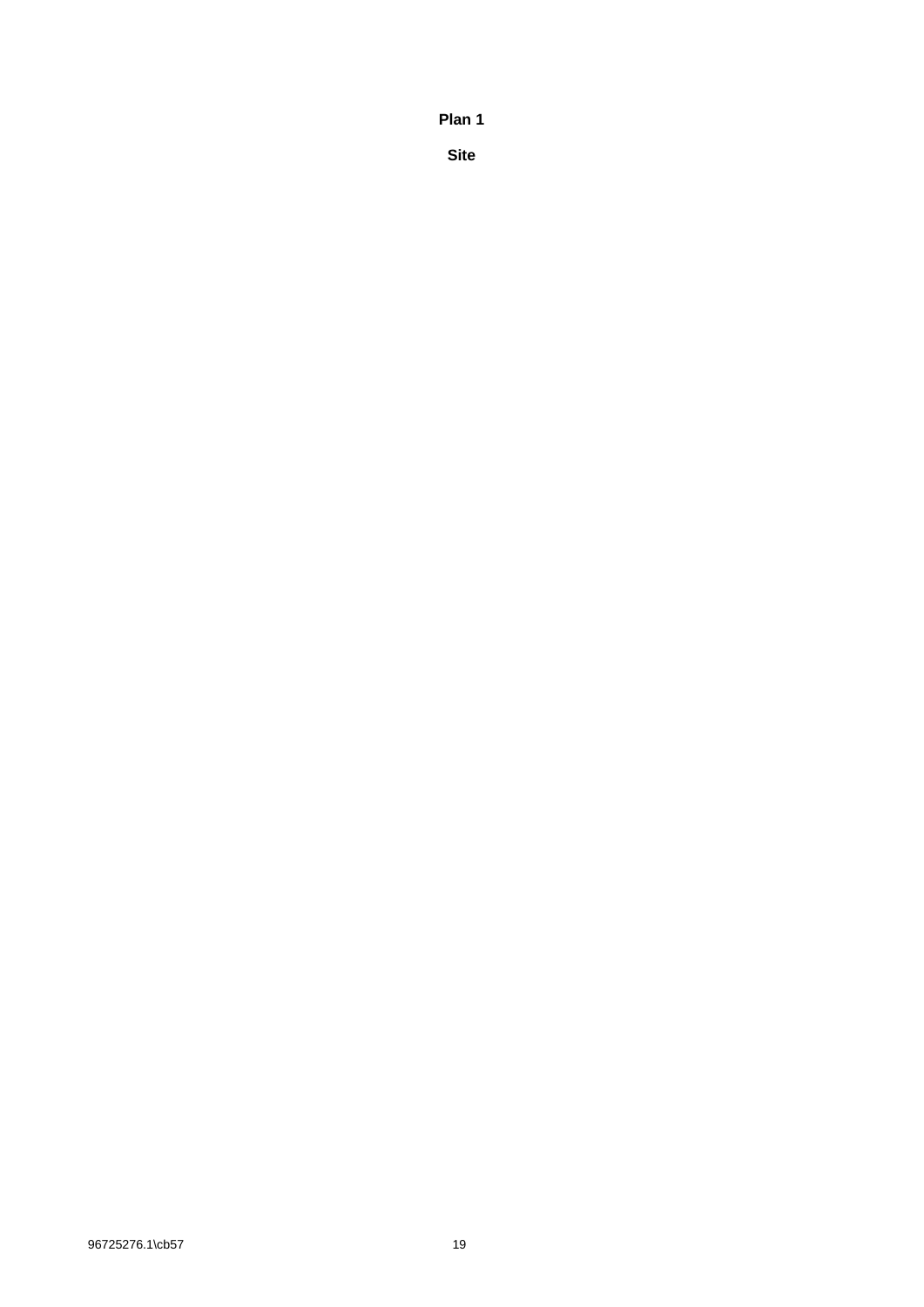## **Plan 2**

# **Forest of Marston Vale**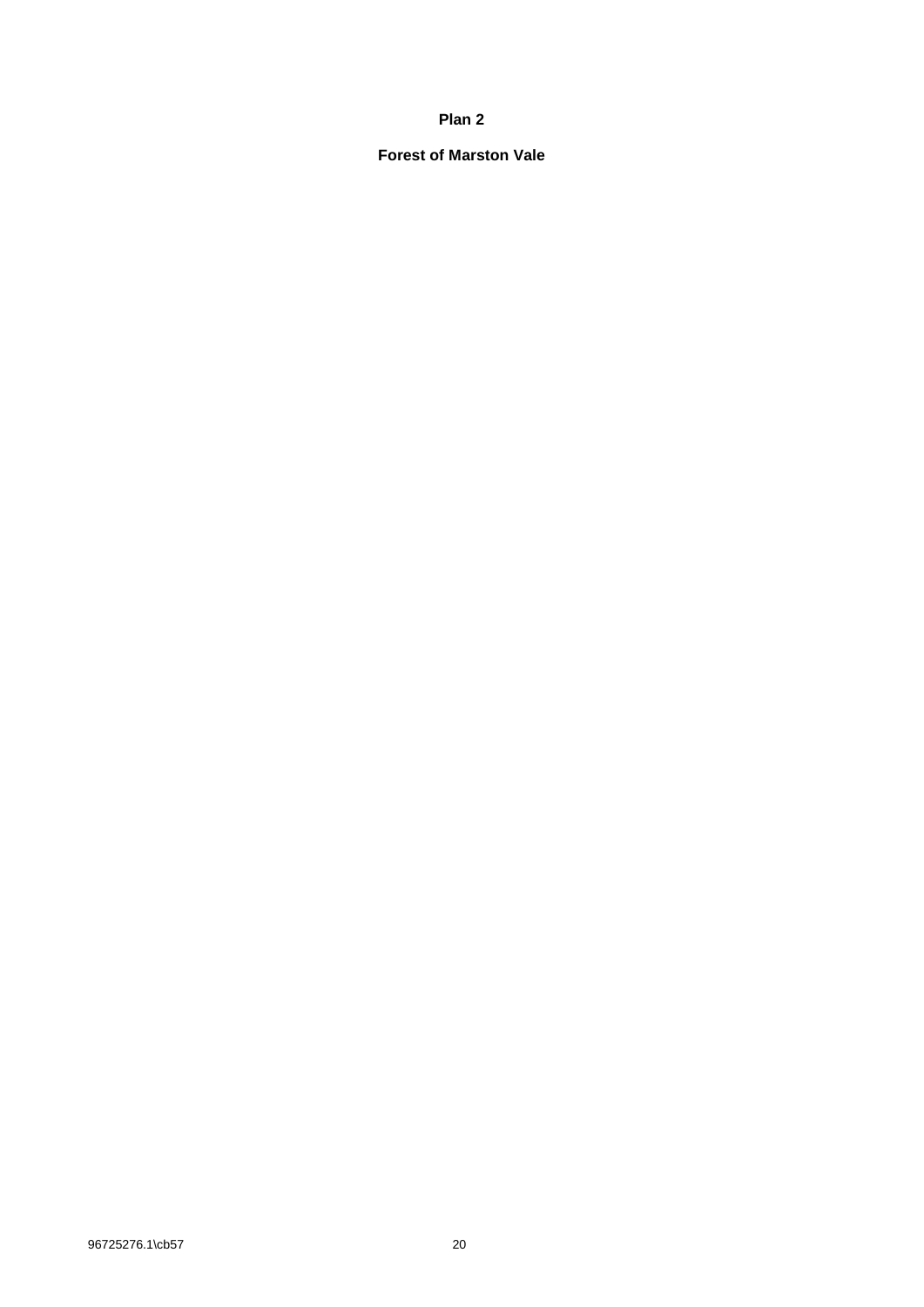**IN WITNESS** whereof this Deed has been duly executed by the parties to this Deed on the date which appears at the head of this document.

> ) ) )

The **COMMON SEAL** of **CENTRAL BEDFORDSHIRE COUNCIL** was hereunto affixed in the presence of: ) ) )

Authorised signatory

The **COMMON SEAL** of **BEDFORD BOROUGH COUNCIL** was hereunto affixed in the presence of:

Authorised signatory

#### **EXECUTED** as a **DEED** by **MILLBROOK POWER LIMITED**

acting by two directors or one director and the company secretary:

Director

) )

Director / Secretary